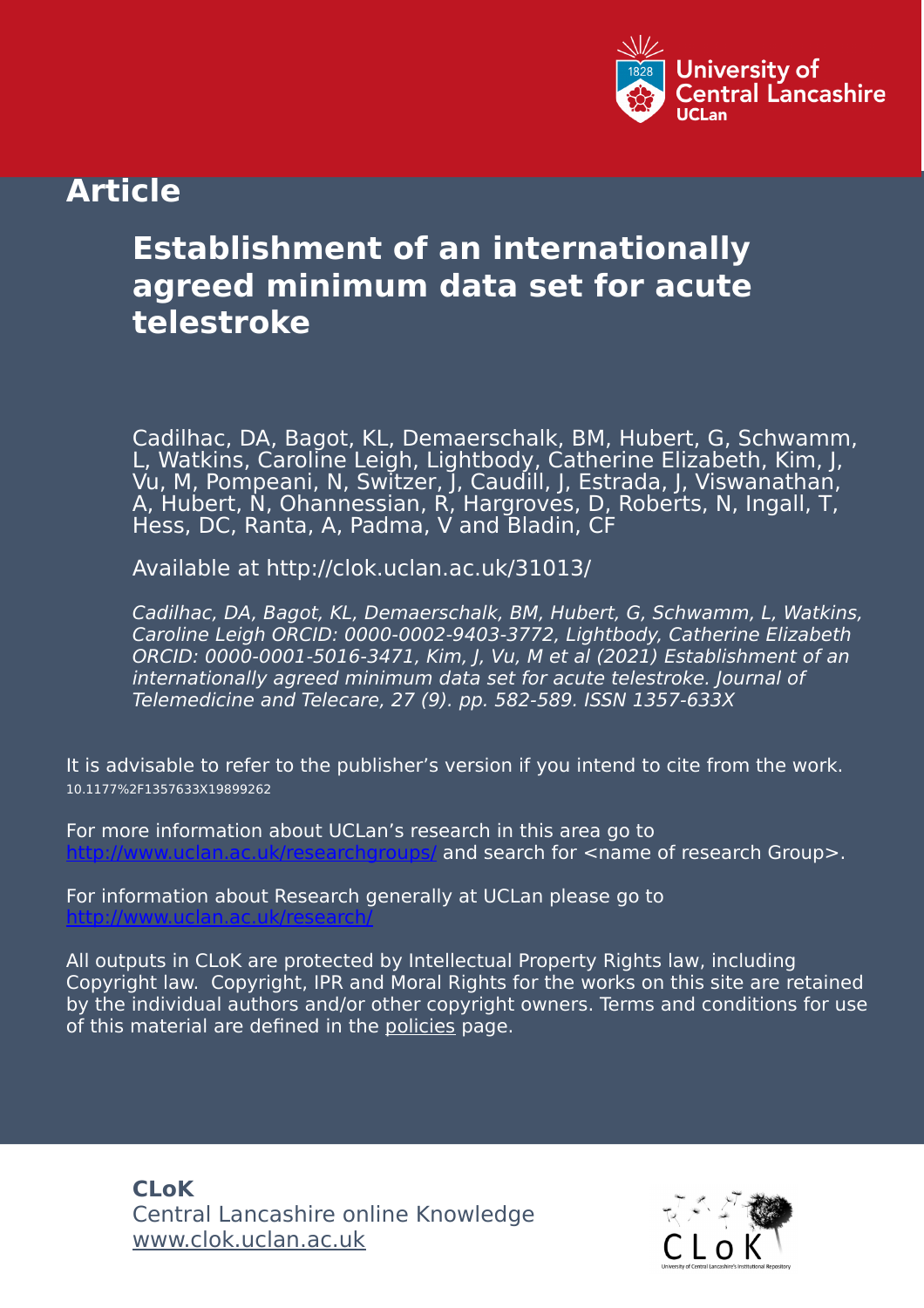### **ONLINE SUPPLEMENT**

## **Establishment of an internationally agreed minimum data set for acute telestroke**

Cadilhac DA (PhD)<sup>1,2</sup>, Bagot KL (PhD)<sup>1,2</sup> Demaerschalk BM (MD)<sup>3</sup>, Hubert G<sup>4</sup>, Schwamm  $L^5$ , Watkins CL<sup>6</sup> Lightbody CE<sup>6</sup>, Kim J (PhD)<sup>1,2</sup>, Vu M<sup>7</sup>, Pompeani N (PhD)<sup>1</sup>, Switzer J<sup>8</sup>, Caudill  $J^8$ , Estrada  $J^5$ , Viswanathan A<sup>5</sup>, Hubert N<sup>4</sup>, Ohannessian R<sup>9</sup>, Hargroves D<sup>10</sup>, Roberts  $N^{11}$ , Ingall T<sup>12</sup>, Hess DC (MD)<sup>8</sup>, Ranta A<sup>13</sup>, Padma V<sup>14</sup>, Bladin CF<sup>1, 15, 16</sup>

- <sup>1</sup> Public Health Group, Stroke Division, the University of Melbourne, Florey Institute of Neuroscience and Mental Health, Heidelberg, Australia
- <sup>2</sup> Stroke and Ageing Research, Department of Medicine, School of Clinical Sciences at Monash Health, Monash University, Victoria, Australia
- <sup>3</sup> Department of Neurology and Center for Connected Care, Mayo Clinic College of Medicine and Science, Rochester, Minnesota, USA
- <sup>4</sup>TEMPiS telemedical stroke center, Department of Neurology, Munich Municipal Hospital Group, Munich, Germany
- <sup>5</sup> Partners Telestroke Program, Department of Neurology, Massachusetts General Hospital, Harvard Medical School, Boston, MA, USA.
- <sup>6</sup> Faculty of Health and Wellbeing, University of Central Lancashire, Preston, UK
- <sup>7</sup>Clinical Services, Epworth HealthCare, Richmond, Victoria, Australia
- <sup>8</sup>Department of Neurology, Medical College of Georgia at Augusta University, Augusta, GA
- <sup>9</sup> Laboratoire de Neurosciences Intégratives et Cliniques, Université de Franche-Comté, UBFC, France; Télémédecine 360, TLM360, France10 Stroke Medicine, East Kent University Hospitals, UK
- <sup>10</sup> East Kent Hospital University NHS Foundation Trust, UK
- <sup>11</sup> East Lancashire Hospitals NHS Trust, UK
- <sup>12</sup> Department of Neurology, Mayo Clinic College of Medicine and Science, Phoenix, Arizona, USA
- <sup>13</sup> Department of Medicine, University of Otago Wellington, Wellington, New Zealand
- <sup>14</sup> Department of Neurology, AIIMS, Delhi, India
- <sup>15</sup> Ambulance Victoria, Melbourne, Australia
- <sup>16</sup> Eastern Health Clinical School, Melbourne, Australia

Correspondence: dominique.cadilhac@monash.edu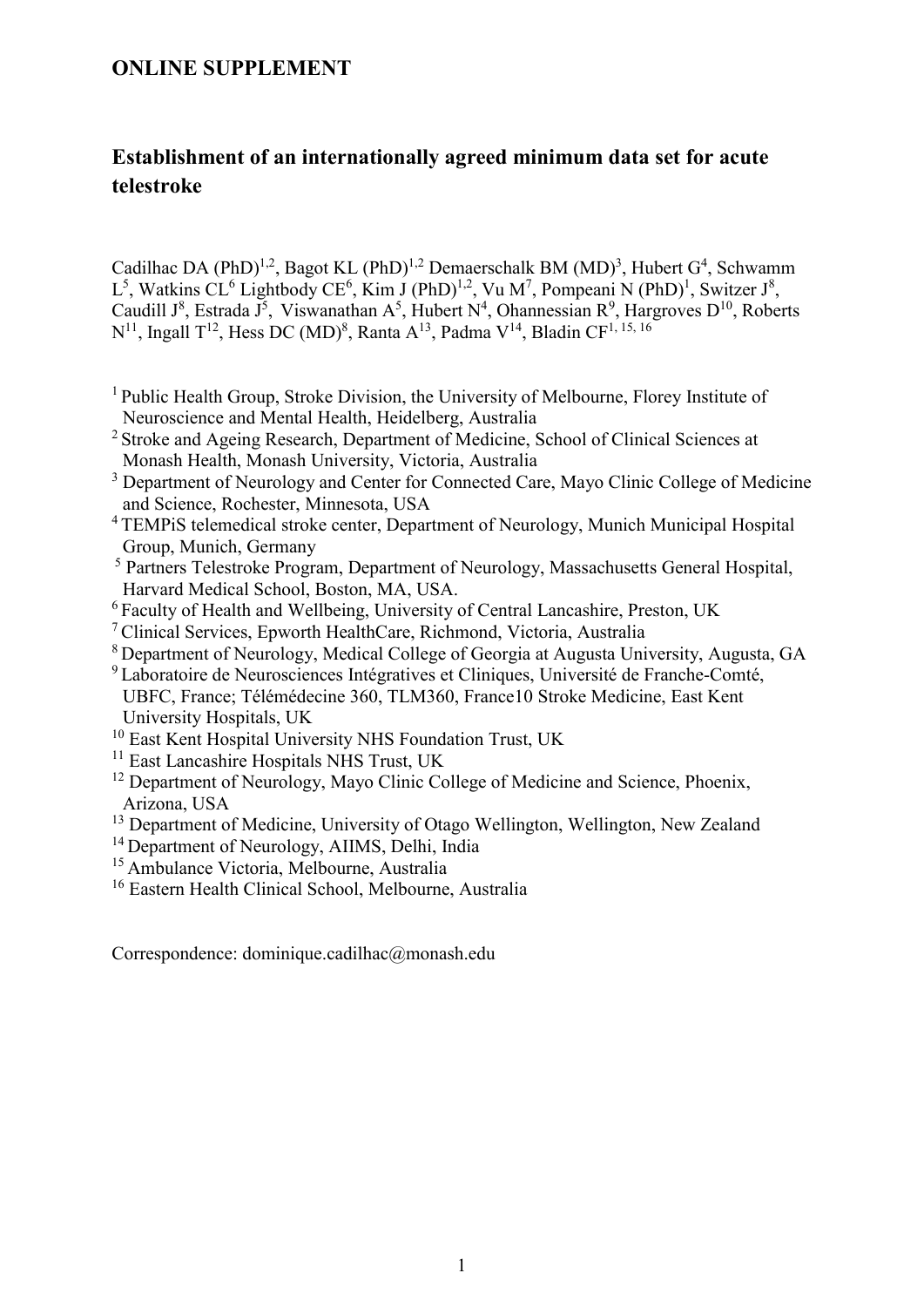### **FILE #1: DETAILED METHODS**

#### *Phase 1: Identification of potential variables*

The potential pool of variables was identified by searching the academic literature, grey literature, and contacting our colleagues involved in telestroke programs. This aspect was commenced in 2015. A review of the academic and grey literature included keyword combinations of 'telemedicine', 'telestroke', 'telecommunications', 'technology' and 'acute stroke', and 'care', 'processes', 'monitoring', 'evaluation'. Searches were limited to: 1) the English language, and 2) full text available. Websites of telemedicine networks identified through literature or colleagues were also examined. Data collection tools and data dictionaries were sourced directly from established telemedicine networks in Australia (Victorian Stroke Telemedicine program),<sup>1, 2</sup> Germany (TEMPIS),<sup>3</sup> United States of America (REACH and STROKE DOC)<sup>4, 5</sup> and the United Kingdom (ASTUTE).<sup>6</sup>

Processes of acute stroke care and patient outcomes relevant to telestroke were reviewed from the identified publications (and their reference lists). Reported summary variables such as quality indicators that might be derived from two or more variables (e.g., door-to-needle time) and associated, specific variables (e.g., patient arrival time, needle time) were extracted. Seeking additional sources ceased when no new variables were identified. The variable options were then summarised into three major themes: Service configuration, Consultations, and Patient information.

Same or similar variables were harmonised i.e. merged and translated into a common language from within and between different data sources<sup>7</sup>. Where applicable, authors KB, NP and DAC reviewed and made a decision to use the simpler English representation of the variable to be described.

#### *Phase 2: Review of variable options via modified Delphi technique*

The review process of the potential variable options was undertaken using a modified Delphi technique.<sup>8, 9</sup> This well-established group communication process provides a method for consensus-building from a group of experts.<sup>8, 9</sup> Our modified Delphi technique involved an expert panel undertaking two rounds of on-line surveys, with iterative teleconferences and document circulation via email to review and discuss interim and final results. Not all members participated in each phase and some joined later as part of an iterative feedback process. The basic principles for choosing the TS-MDS variables was to select those that would be critical to evaluating a telestroke program and be meaningful as a collective set.

#### *Expert Panel*

Consistent with establishing Delphi panels,<sup>10</sup> we set no limit to the panel size. Participation required experience and expertise with acute stroke care within a telemedicine context, including clinical, research and/or management perspective. Using our networks and through our review of the literature, we identified and invited an international panel of 23 experts actively involved in telestroke programs or research from Australia (n=4), New Zealand  $(n=1)$ , United States of America  $(n=8)$ , England  $(n=4)$ , France  $(n=1)$ , Germany  $(n=2)$ , and India (n=3). Panel members represented clinicians, researchers or telestroke managers to ensure broad representation. In some instances, Directors of telestroke programs delegated participation to another team member with a relevant interest in this project (e.g., data manager). Each program could have more than one participant, if desired.

#### *Written surveys*

Two surveys were administered online (Survey Monkey®, online survey software) focusing on reviewing each potential variable. At this stage, we did not offer variable response options. We also collected information to describe the characteristics of the experts who responded to these surveys such as role and amount of telestroke experience.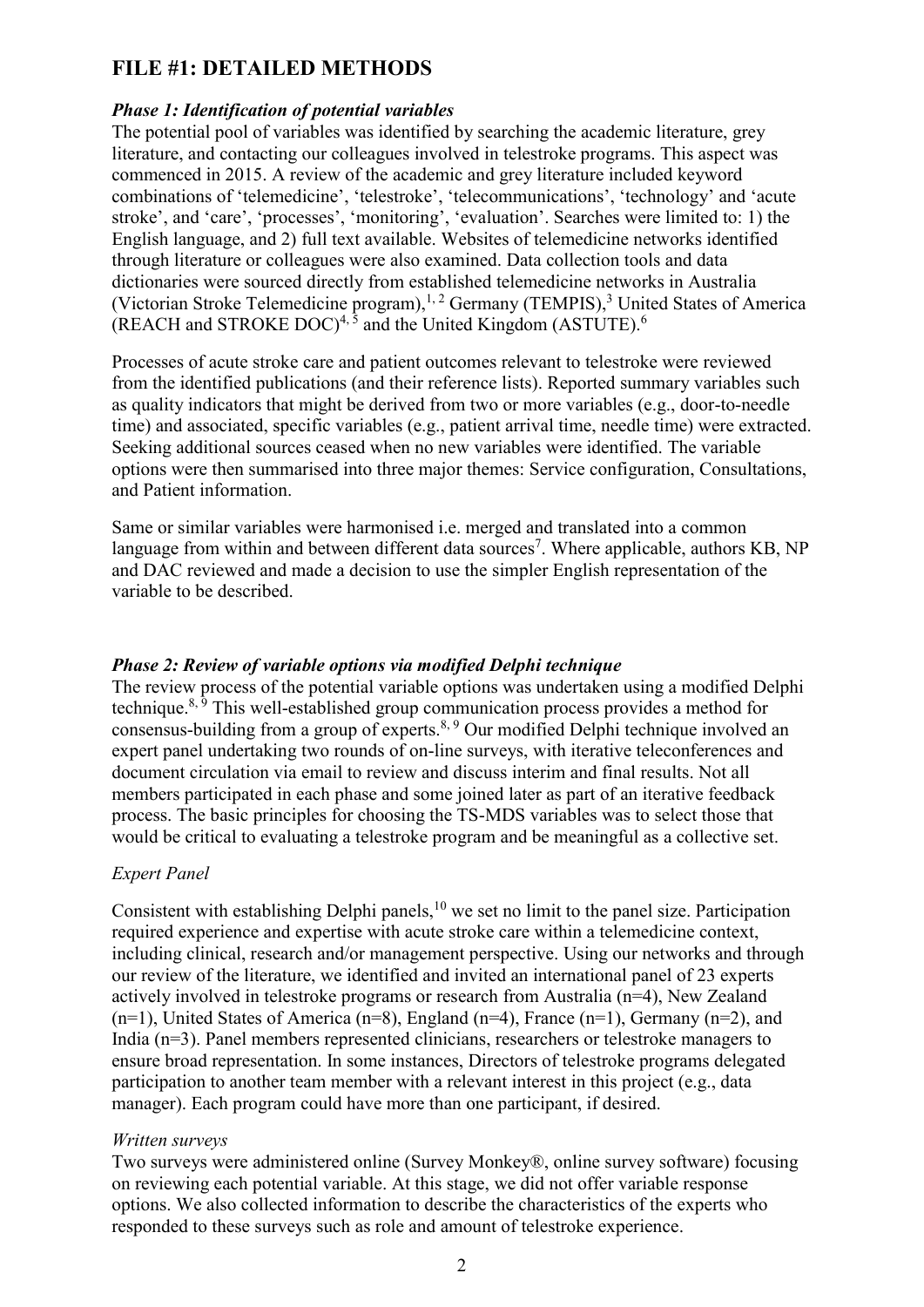Participants were asked to consider each variable and determine its importance for retention. Response options were on a 5-point Likert scale: 1 'totally irrelevant', 2 'irrelevant', 3 'indifferent', 4 'relevant', and 5 'totally relevant'. Each item also included an open–ended question with a free-text box. Members of the expert panel were also invited to nominate additional variables that were not included, but that they considered would be of value for a TS-MDS.

Subsequently, the first survey results were collated with the percentage agreement calculated for each item. Cut-off points for degree of concordance determined if the item would be included ( $> 80\%$ ), excluded ( $\leq 50\%$ ) or if further review would be required (50%-79%) (see also *Data management and analysis* section*)*. The variables were then reorganised into these categories and were distributed to panel members for a second round of review and feedback.

The second survey included variables that required further review or had achieved poor agreement in the first round, plus participant demographics. Panel members were invited to complete the same relevance scale as presented in the first survey and to review the potentially excluded items and nominate any items that should be retained.

Subsequently, these survey results were collated and combined with the first survey results and distributed to panel members for a final review.

#### *Consensus meetings via teleconference*

In the next review stage, the expert panel met by teleconference to discuss the survey results and identify opportunities for further harmonisation and refinement. Two separate teleconferences were held to discuss the remaining items from round 2 that had received 50- 79% agreement. The separate teleconferences were required due to time zone differences and to encourage more options for participation. The first teleconference was between experts from Australia and America, and the second between participants from Australia, England and Europe.

#### *Phase 3: Finalise variables and propose suggested response options*

Once the final TS-MDS variables had been identified from Phase 2, variable wording and potential response options were identified or developed for the patient-level and organisational level questions, as required. For this latter task, we drew on established data dictionaries from the Australian National Stroke Data Dictionary (NSDD, established 2016; https://strokefoundation.org.au/Australian%20Stroke%20Coalition/AusDAT), the Australian Institute of Health and Welfare Metadata Online Registry (METeOR; established 2005), and the American Heart Association's Get With The Guidelines® - Stroke (GWTG; established 2003).<sup>11</sup> METeOR (https://meteor.aihw.gov.au/content/index.phtml/itemId/181162 ) provides nationally endorsed data definitions and standards, and is used by stroke-specific data collection systems including the Australian Stroke Clinical Registry (AuSCR; established  $(2009)^{12}$  and the AuSDaT (established 2016).

The finalised variables and proposed response options were distributed via email to panel members for review and feedback. The results have been compiled as part of this publication and are presented in the Supplemental File - Data Dictionary.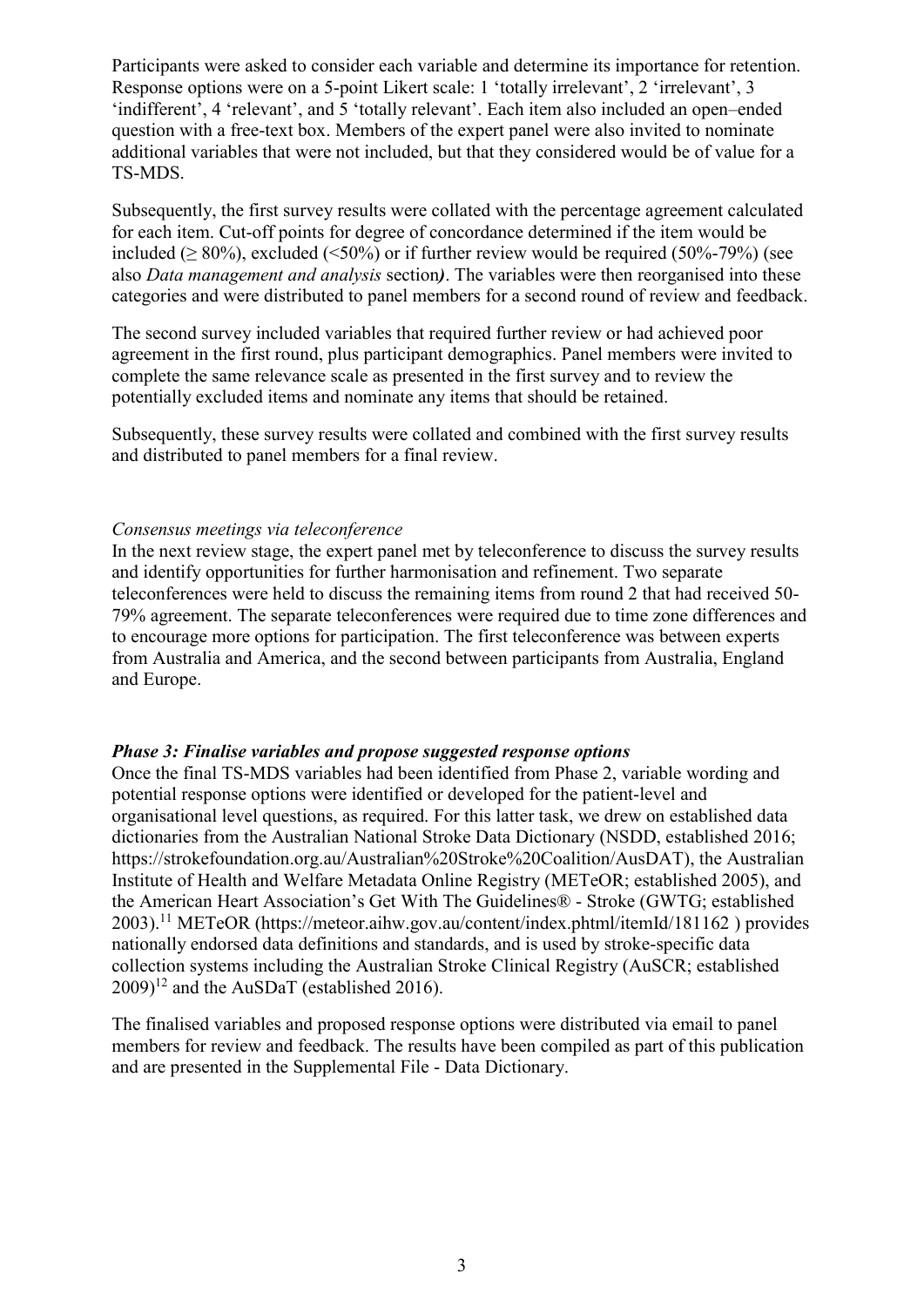#### **Supplemental References Detailed Methods**

- 1. Bladin CF, Moloczij N, Ermel S, Bagot KL, Kilkenny M, Vu M, et al. Victorian Stroke Telemedicine Project: implementation of a new model of translational stroke care for Australia. *Intern Med J*. 2015;45:951-956
- 2. Bagot KL, Cadilhac DA, Kim J, Vu M, Savage M, Bolitho L, et al. Transitioning from a single-site pilot project to a state-wide regional telehealth service: the experience from the Victorian Stroke Telemedicine programme. *J Telemed Telecare*. 2017;23:850-855
- 3. Audebert HJ, Schultes K, Tietz V, Heuschmann PU, Bogdahn U, Haberl RL, et al. Long-term effects of specialized stroke care with telemedicine support in community hospitals on behalf of the Telemedical Project for Integrative Stroke Care (TEMPiS). *Stroke; a journal of cerebral circulation*. 2009;40:902-908
- 4. Meyer BC, Raman R, Hemmen T, Obler R, Zivin JA, Rao R, et al. Efficacy of siteindependent telemedicine in the STRokE DOC trial: a randomised, blinded, prospective study. *Lancet Neurol*. 2008;7:787-795
- 5. Hess DC, Wang S, Hamilton W, Lee S, Pardue C, Waller JL, et al. REACH: clinical feasibility of a rural telestroke network. *Stroke; a journal of cerebral circulation*. 2005;36:2018-2020
- 6. Gibson J, Fitzgerald J, Gibson A, McAdam J, Lightbody L, McLoughlin A, et al. Using telemedicine for acute stroke assessment. *Nursing times*. 2013;109:14-16
- 7. Svensson-Ranallo PA, Adam TJ, Sainfort F. A framework and standardized methodology for developing minimum clinical datasets. *AMIA Joint Summits on Translational Science proceedings AMIA Summit on Translational Science*. 2011;2011:54-58
- 8. Ozier W. The Delphi/Modified Delphi technique: a consensus approach to information valuation. . 1998;2016
- 9. Hsu C-C, Sandford BA. The Delphi technique: making sense of consensus. *Prac Assess Eval*. 2007;12:1-8
- 10. Akins RB, Tolson H, Cole BR. Stability of response characteristics of a Delphi panel: application of bootstrap data expansion. *BMC medical research methodology*. 2005;5:37-49
- 11. Schwamm LH, Fonarow GC, Reeves MJ, Pan W, Frankel MR, Smith EE, et al. Get With the Guidelines - stroke is associated with sustained improvement in care for patients hospitalized with acute stroke or transient ischemic attack. *Circulation*. 2009;119:107-115
- 12. Cadilhac D, Lannin N, Anderson C, Levi C, Faux S, Price C, et al. Protocol and pilot data for establishing the Australian Stroke Clinical Registry (AuSCR). *International journal of stroke : official journal of the International Stroke Society*. 2010:217-226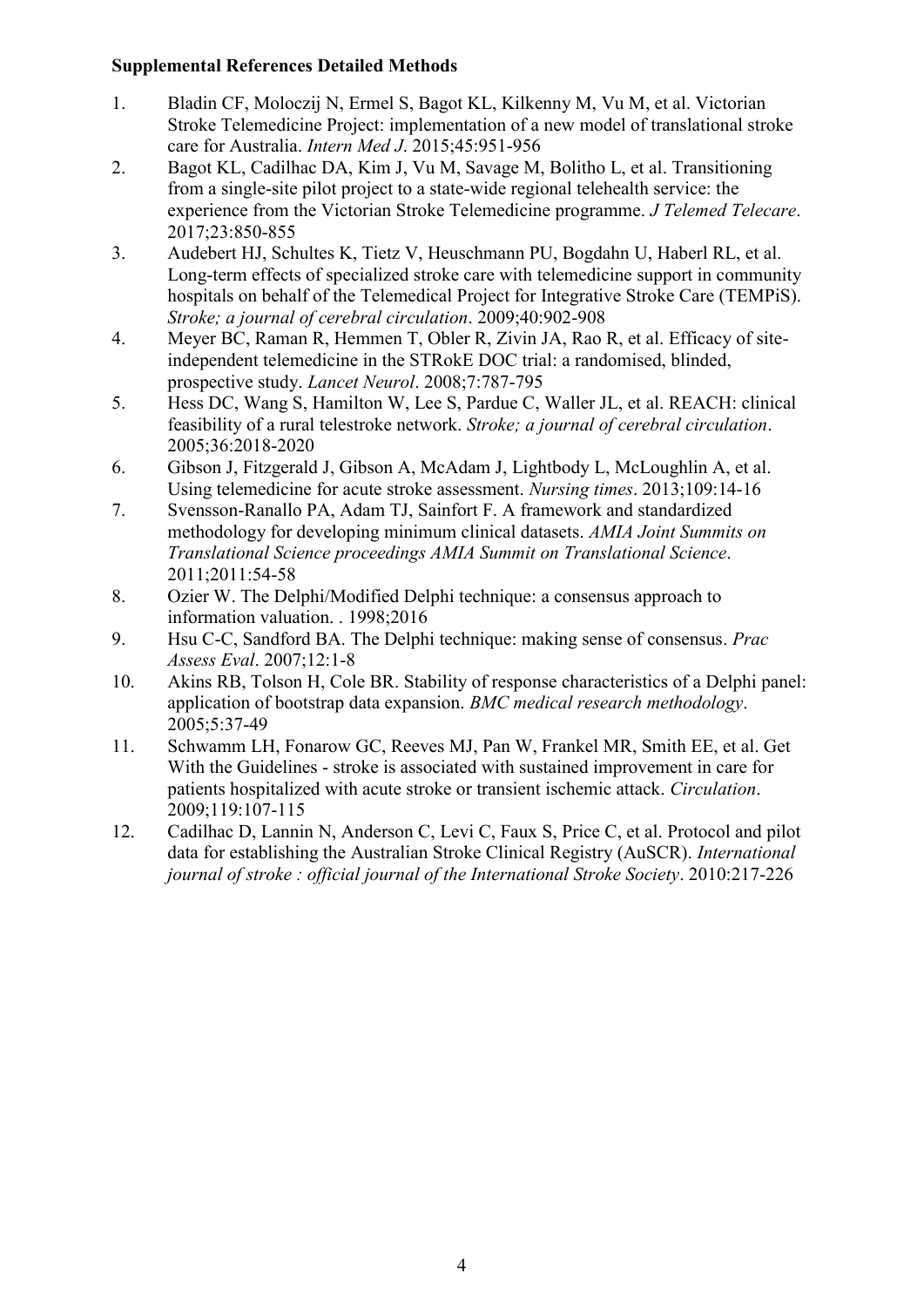### **FILE #2: DATA DICTIONARY**

The following Tables outline each of the variables and recommended variable coding for setting up a database for acute telestroke services. Following these formats will permit the ability to reliably pool data or make comparisons between projects/programs.

# **Contents**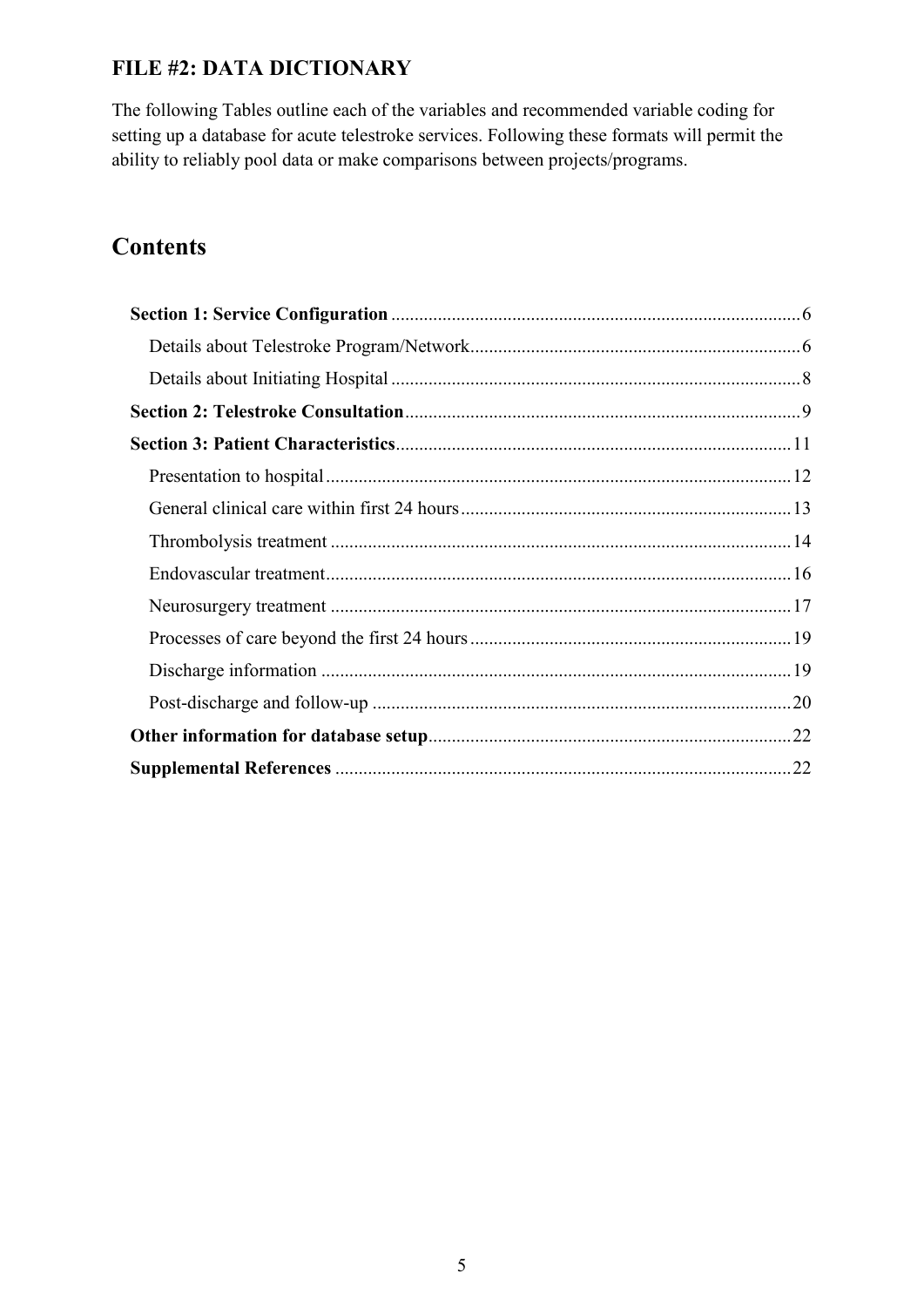# <span id="page-6-0"></span>**Section 1: Service Configuration**

# <span id="page-6-1"></span>**Details about Telestroke Program/Network**

| Variable                                                                | Recommended response options and variable coding                                                                                                                                                                                                                                                                                                                                                                                                                                                                                                                                       |
|-------------------------------------------------------------------------|----------------------------------------------------------------------------------------------------------------------------------------------------------------------------------------------------------------------------------------------------------------------------------------------------------------------------------------------------------------------------------------------------------------------------------------------------------------------------------------------------------------------------------------------------------------------------------------|
| 1. What year did the telestroke network<br>commence?                    | Year commenced first pilot site / program<br>YYYY e.g., 2018 (only numeric text)<br>$\circ$                                                                                                                                                                                                                                                                                                                                                                                                                                                                                            |
|                                                                         | $N/A$ (no pilot site / program used)<br>$\circ$                                                                                                                                                                                                                                                                                                                                                                                                                                                                                                                                        |
|                                                                         | Year commenced established network<br>YYYY e.g., 2018 (only numeric text)<br>$\circ$                                                                                                                                                                                                                                                                                                                                                                                                                                                                                                   |
|                                                                         | N/A (only currently have a pilot program underway)<br>$\circ$                                                                                                                                                                                                                                                                                                                                                                                                                                                                                                                          |
|                                                                         | Any comments about the year your telestroke network<br>commenced (free text box)                                                                                                                                                                                                                                                                                                                                                                                                                                                                                                       |
| What type of telestroke network model                                   | (select one option)                                                                                                                                                                                                                                                                                                                                                                                                                                                                                                                                                                    |
| is being used?                                                          | Hub-and-spoke<br>(Centralised model where specialists are at a single site,<br>e.g., hospital, organisation i.e., 'hub' providing<br>consultations to clinicians at multiple other sites i.e.,<br>'spokes')<br>Distributed<br>(Decentralised model where specialists are at multiple<br>sites, e.g., hospitals providing consultations to<br>clinicians dispersed across other hospitals)<br>Horizontal<br>(Decentralised model where specialists provide<br>consultations to clinicians within the same hospital<br>network)<br>Other<br>(specify other model) (free text)<br>$\circ$ |
| 3. Is the telestroke service available                                  |                                                                                                                                                                                                                                                                                                                                                                                                                                                                                                                                                                                        |
| within the Mobile Stroke<br>Unit/Ambulance (MSU)?                       | (Select one option)<br>1. Yes, telestroke is available within the MSU<br>2. No, telestroke is not available within the MSU<br>9. N/A, we do not have an MSU                                                                                                                                                                                                                                                                                                                                                                                                                            |
| 4. Does the telestroke service provider                                 | (select those that apply. If selected, $code = 1$ )                                                                                                                                                                                                                                                                                                                                                                                                                                                                                                                                    |
| network profit from providing service?                                  | Our service provider is a for-profit service<br>Our service provider is not-for-profit<br>Our service provider is public<br>Our service provider is private                                                                                                                                                                                                                                                                                                                                                                                                                            |
| 5. Any comments about your telestroke<br>network model?                 | Free text box                                                                                                                                                                                                                                                                                                                                                                                                                                                                                                                                                                          |
| 6. What are the discipline/s and number/s<br>of telestroke consultants? | (select those that apply. If selected, $code = 1$ )<br>Neurologist<br>NN (write number of neurologists e.g., 05 or 11)<br>O<br>Stroke physician<br>NN (write number of stroke physicians e.g., 05 or 11)<br>O<br>Stroke geriatrician                                                                                                                                                                                                                                                                                                                                                   |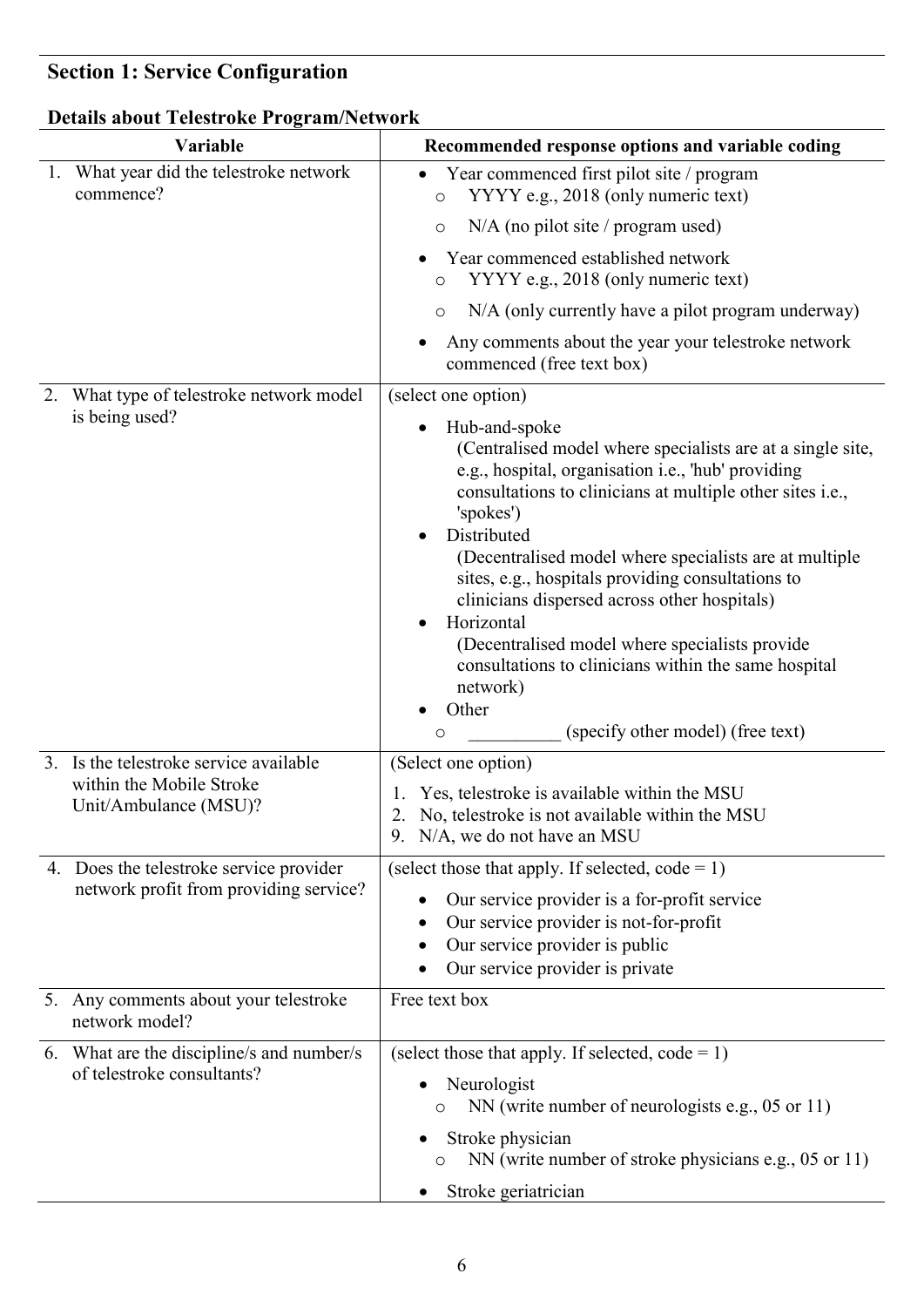|                                                                                                               | NN (write number of stroke geriatricians e.g., 05 or<br>$\circ$<br>11)                                                                                                    |
|---------------------------------------------------------------------------------------------------------------|---------------------------------------------------------------------------------------------------------------------------------------------------------------------------|
|                                                                                                               | Advanced nurse practitioner<br>NN (write number of adv. nurse pract. e.g., 05 or 11)<br>$\circ$                                                                           |
|                                                                                                               | Other<br>(specify other discipline(s)) (free text)<br>$\circ$                                                                                                             |
|                                                                                                               | NN (write number for each discipline specified.)<br>$\circ$                                                                                                               |
| 7. How many spoke hospitals are there,<br>and how many of these actively utilise<br>telestroke consultations? | Number of spoke hospitals<br>NNN (write number of spoke hospitals e.g., 008)<br>$\circ$<br>(only numeric text)                                                            |
|                                                                                                               | Number of hospitals utilising telestroke consultations<br>NNN (write number of hospitals utilising telestroke<br>$\circ$<br>e.g., 005) (only numeric text)                |
| What are the days and hours of<br>8.                                                                          | (select those that apply. If selected, $code = 1$ )                                                                                                                       |
| operation that the telestroke<br>consultations are available?                                                 | 24/7<br>Outside 8 am to 5 pm Monday to Friday (i.e., after hours,<br>weekends)                                                                                            |
|                                                                                                               | For backfill purposes only (e.g., vacation, public holiday)<br>Other                                                                                                      |
|                                                                                                               | (specify other) (free text)<br>$\circ$                                                                                                                                    |
| What telestroke consultation<br>9.<br>employment model is used?                                               | (select one option)                                                                                                                                                       |
|                                                                                                               | 1. Consultations part of consultants' work plan<br>Consultations in addition to usual work role<br>2.<br>If separate to usual work role, then roster structure<br>$\circ$ |
|                                                                                                               | $(1)$ 8 hour shift                                                                                                                                                        |
|                                                                                                               | $(2)$ 12 hour shift                                                                                                                                                       |
|                                                                                                               | $(3)$ 24 hour shift<br>$(4)$ 48 hour shift                                                                                                                                |
|                                                                                                               | $(5)$ Other                                                                                                                                                               |
|                                                                                                               | (specify other) (free text)<br>$\circ$                                                                                                                                    |
| 10. Where are telestroke consultants                                                                          | (select one option)                                                                                                                                                       |
| providing consults from?                                                                                      | Mobile location                                                                                                                                                           |
|                                                                                                               | Fixed location                                                                                                                                                            |
| 11. What is the telestroke consultation<br>remuneration model for consultation                                | (select one option)                                                                                                                                                       |
| providers?                                                                                                    | Fee per consultation<br>1.<br>On-call fee $+$ Fee per consultation<br>2.                                                                                                  |
|                                                                                                               | Fee per session/shift<br>3.                                                                                                                                               |
|                                                                                                               | 4. On-call fee + Fee per session/shift<br>Other<br>5.                                                                                                                     |
|                                                                                                               | (specify other) (free text)<br>O                                                                                                                                          |
| 12. Are there written agreements between                                                                      | (select one option)                                                                                                                                                       |
| hospitals/services providing telestroke<br>services and hospitals using telestroke                            | Yes, there is a written agreement<br>1.                                                                                                                                   |
| services for exchange of patient data                                                                         | No, there isn't a written agreement<br>2.                                                                                                                                 |
| (e.g., arrival time at receiving hospital<br>or patient outcome post discharge to be                          |                                                                                                                                                                           |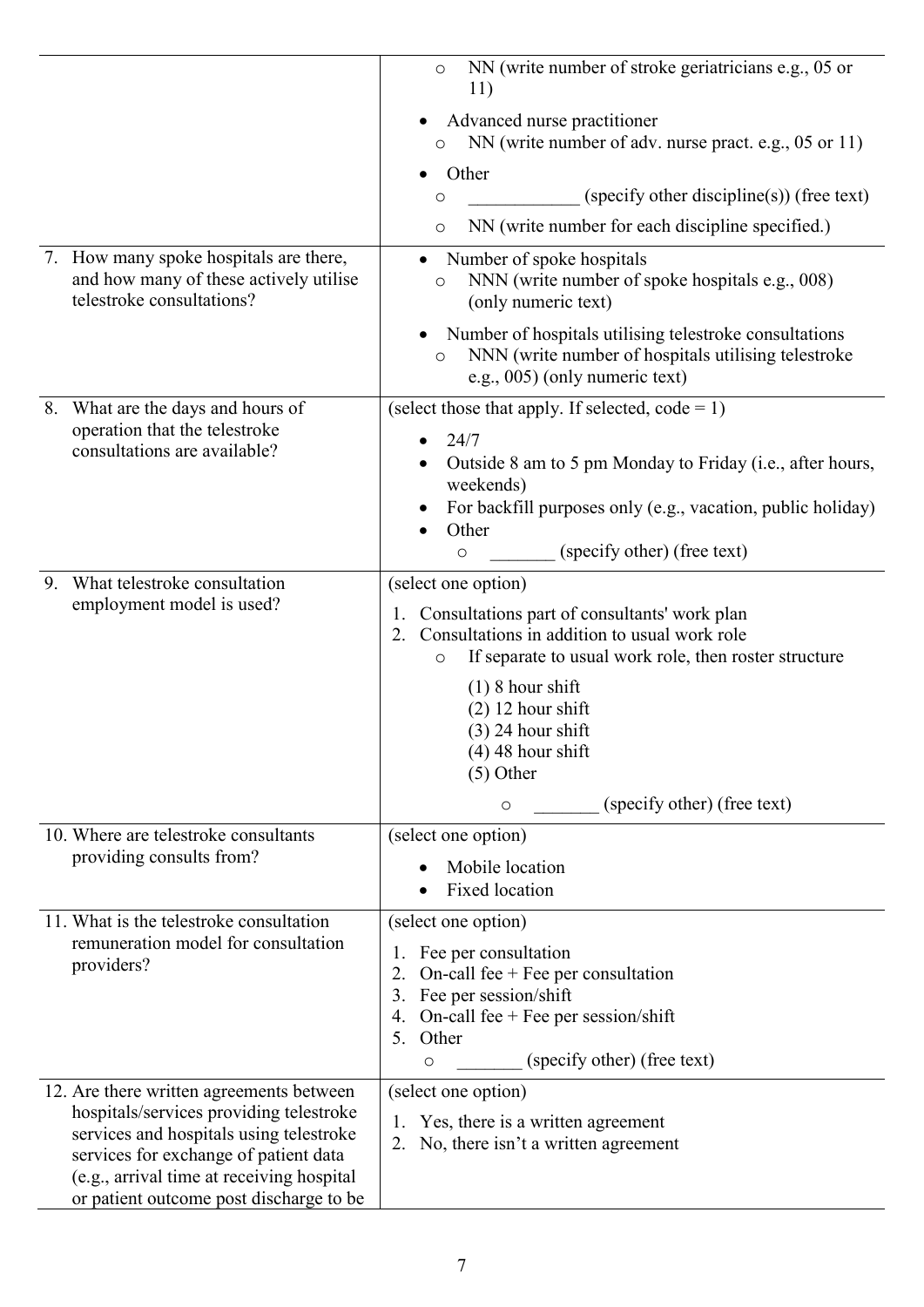<span id="page-8-0"></span>

| provided to originating hospital or<br>telestroke network)?                                                                                                                                       |                                                                                                                                                                                                                              |
|---------------------------------------------------------------------------------------------------------------------------------------------------------------------------------------------------|------------------------------------------------------------------------------------------------------------------------------------------------------------------------------------------------------------------------------|
| <b>Details about Initiating Hospital</b>                                                                                                                                                          |                                                                                                                                                                                                                              |
| 13. What are the operating days / hours<br>that telestroke consultations are<br>utilised?                                                                                                         | (select one option)<br>24/7<br>outside 8am to 5pm Monday to Friday (i.e., after hours,<br>weekends)<br>for backfill purposes only (e.g., vacation, public holiday)<br>Other<br>(specify other) (free text)<br>$\circ$        |
| 14. Does your hospital have a stroke unit?                                                                                                                                                        | Yes<br>1.<br>2. No                                                                                                                                                                                                           |
| 15. Does the hospital have stroke<br>specialists on staff? (i.e., excluding<br>those accessed via telestroke).                                                                                    | (select one option only)<br>1. Yes, hospital has stroke specialist employed business hours<br>only<br>Yes, hospital has stroke specialist employed 24/7<br>2.<br>No, hospital does not have stroke specialist employed<br>3. |
| 16. Does hospital drip-and-ship post-<br>thrombolysis?                                                                                                                                            | (select one option)<br>Yes<br>$1_{\cdot}$<br>No<br>2.<br>Not applicable (hospital does not provide thrombolysis)<br>9.                                                                                                       |
| 17. Does hospital have established<br>procedures to transfer eligible patients<br>for ECR?                                                                                                        | (select one option)<br>1. Yes<br>2. No                                                                                                                                                                                       |
| 18. Does hospital have established<br>procedures to transfer eligible patients<br>for non-ECR neurosurgical<br>procedures?                                                                        | (select one option)<br>Yes<br>2.<br>N <sub>o</sub>                                                                                                                                                                           |
| 19. What is the distance from the tertiary<br>centre / comprehensive stroke centre /<br>treating hospital (e.g., for post-<br>thrombolysis care, for ECR or non-<br>ECR neurosurgical procedure)? | (select one option)<br>1. 0-10km<br>10-50km<br>2.<br>50-100km<br>3.<br>100-200km<br>4.<br>$>200$ km<br>5.                                                                                                                    |
| 20. How many beds are in the stroke unit?                                                                                                                                                         | NNN (write number of beds in stroke unit e.g., 020) (only<br>numeric text)                                                                                                                                                   |
| 21. Is real time video and audio available<br>between telestroke using hospital and<br>telestroke consultants?                                                                                    | (select one option)<br>1. Yes<br>2. No                                                                                                                                                                                       |
| 22. Is CT imaging available remotely to<br>telestroke consultants?                                                                                                                                | (select one option)<br>Yes<br>1.<br>2.<br>No<br>Unknown/not documented<br>9.                                                                                                                                                 |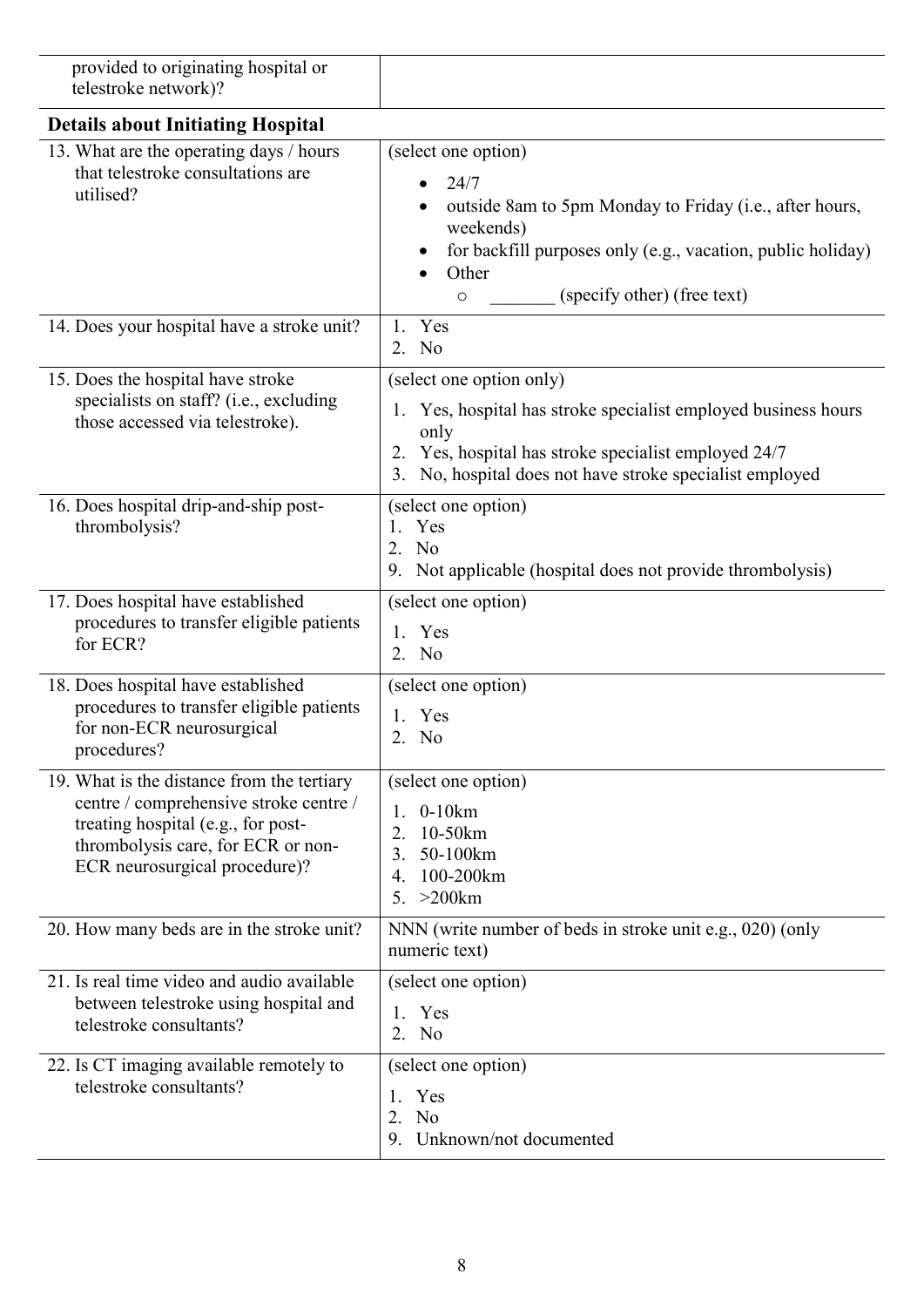<span id="page-9-0"></span>

| <b>Section 2: Telestroke Consultation</b>                                                            |                                                                                                                                                                                                                                                                                                                                                                                                     |  |
|------------------------------------------------------------------------------------------------------|-----------------------------------------------------------------------------------------------------------------------------------------------------------------------------------------------------------------------------------------------------------------------------------------------------------------------------------------------------------------------------------------------------|--|
| Variable                                                                                             | <b>Suggested/Preferred Response Options (Coding)</b>                                                                                                                                                                                                                                                                                                                                                |  |
| 23. Was a telestroke consultation<br>conducted?                                                      | (select one option)<br>Yes<br>N <sub>o</sub><br>2.<br>Unknown/not documented<br>9.                                                                                                                                                                                                                                                                                                                  |  |
| 24. What was the reason a<br>telestroke consultation was<br>requested? (select one answer<br>option) | (select one answer option)<br>Hyperacute (thrombolysis; other)<br>Acute (assessment; case conference; other)<br>2.<br>Rehabilitation (assessment/review; therapy; case conference; other).<br>3.<br>Other<br>8.<br>(specify reason for consult) (free text box)<br>O                                                                                                                                |  |
| 25. Date and start time of when<br>the telestroke neurologist was<br>first contacted by telephone    | Date<br>$\bullet$<br>DDMMYYYY (only numeric text)<br>$\circ$<br>Time: 24hr time<br>hh: $mm$ (e.g., 13:53) (only numeric text)<br>O<br>Unknown/not documented<br>$\circ$                                                                                                                                                                                                                             |  |
| 26. What was the mode of<br>consultation?                                                            | Both phone and video<br>1.<br>Phone only<br>2.<br>Video only<br>3.<br>Other (e.g., electronic mail)<br>8.<br>(specify mode of consult) (free text box)<br>O                                                                                                                                                                                                                                         |  |
| 27. Who was present at receiving<br>hospital during the<br>consultation?                             | (select those that apply. If selected, $code = 1$ )<br>Clinical support staff at receiving hospital present<br>Medical registrar<br>Stroke specialist nurse<br>Emergency department nurse<br><b>Consultant Physician</b><br>Other<br>(specify who was present) (free text box)<br>$\circ$                                                                                                           |  |
| 28. What was the duration of the<br>video call / consultation?                                       | Time (in minutes)<br>$\bullet$<br>mm (e.g., 72) (only numeric text)<br>$\circ$                                                                                                                                                                                                                                                                                                                      |  |
| 29. What were the technical<br>observations / difficulties<br>experienced (by remote<br>consultant)? | (select those that apply. If selected, $code = 1$ )<br>Phone - audio quality<br>$VC$ – unable to login to software<br>$VC - audio$<br>$VC - vision$ lag<br>$VC - vision drop out$<br>Unable to connect to the cart<br>PACS – image quality not suitable<br>٠<br>$PACS$ – unable to log in<br>Error message<br>Other<br>(specify technical problems) (free text box)<br>O<br>No problems experienced |  |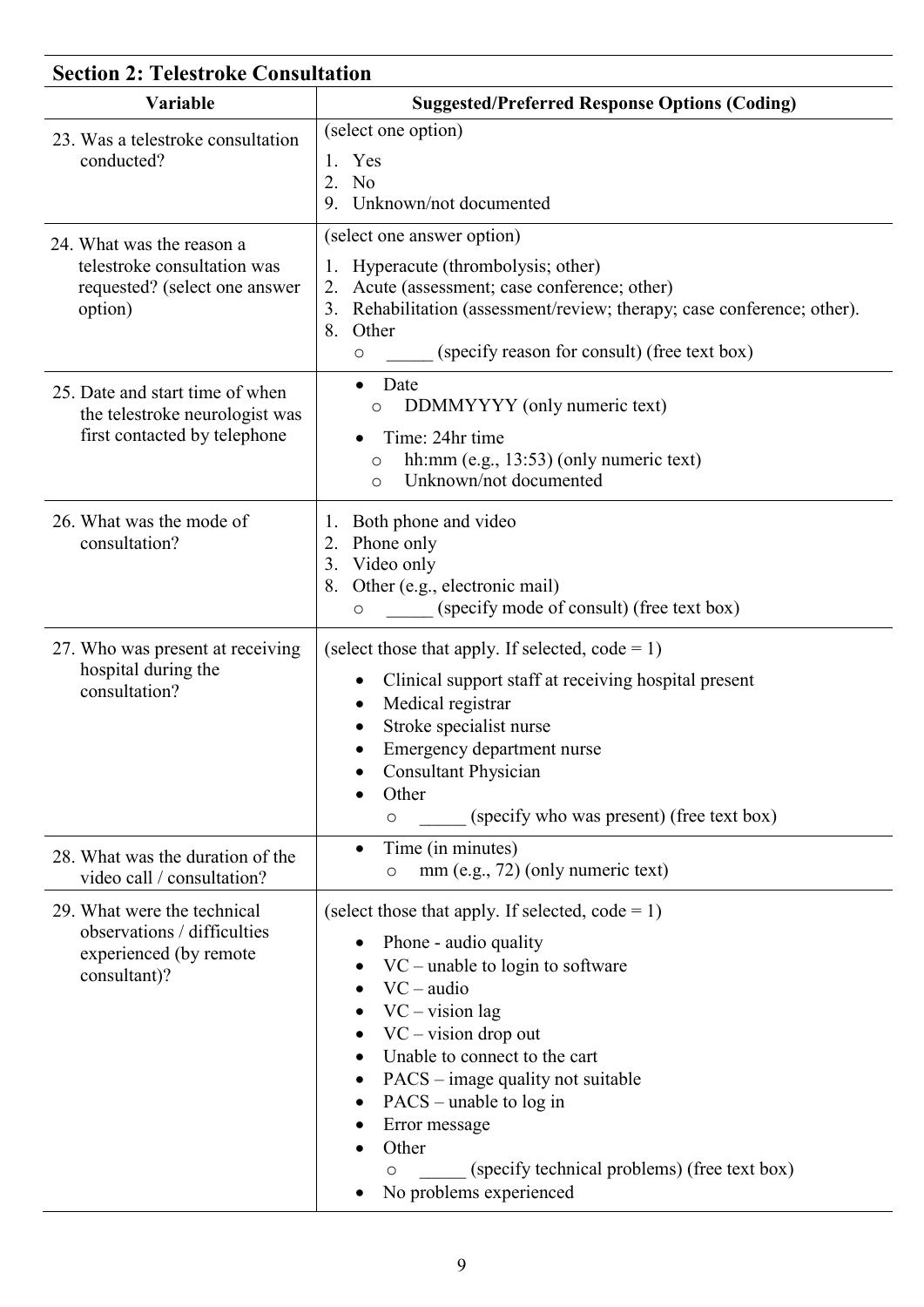| 30. Was a review of CT imaging                                                                                                                                      | (select one option)                                                                                     |
|---------------------------------------------------------------------------------------------------------------------------------------------------------------------|---------------------------------------------------------------------------------------------------------|
| completed by telestroke                                                                                                                                             | Yes<br>1.                                                                                               |
| consultant?                                                                                                                                                         | 2.<br>N <sub>o</sub>                                                                                    |
|                                                                                                                                                                     | Unknown/not documented<br>9.                                                                            |
| 31. If yes, what was the date/time<br>of review?                                                                                                                    | Date<br>$\bullet$<br>DDMMYYYY (only numeric text)<br>$\circ$                                            |
|                                                                                                                                                                     | Time: 24hr time<br>hh: $mm$ (e.g., 13:53) (only numeric text)<br>O<br>Unknown/not documented<br>$\circ$ |
| 32. What was the preliminary                                                                                                                                        | (select one answer option)                                                                              |
| diagnosis by the telestroke                                                                                                                                         | Ischaemic<br>1.                                                                                         |
| consultant?                                                                                                                                                         | Intracerebral Haemorrhage<br>2.                                                                         |
|                                                                                                                                                                     | Transient ischaemic attack<br>3.<br>Not Stroke<br>4.                                                    |
|                                                                                                                                                                     | Undetermined<br>5.                                                                                      |
|                                                                                                                                                                     | (select one option)                                                                                     |
| 33. Did telestroke consultant<br>decide/recommend to                                                                                                                | 1. Yes                                                                                                  |
| thrombolyse?                                                                                                                                                        | 2. No                                                                                                   |
|                                                                                                                                                                     | Unknown/not documented<br>9.                                                                            |
| 34. Was the thrombolysis                                                                                                                                            | (select one option)                                                                                     |
| recommendation followed by                                                                                                                                          | 1. Yes                                                                                                  |
| the hospital?                                                                                                                                                       | No<br>2.                                                                                                |
|                                                                                                                                                                     | Unknown/not documented<br>9.                                                                            |
| 35. Did the telestroke consultant                                                                                                                                   | (select one option)                                                                                     |
| decide / recommend                                                                                                                                                  | 1. Yes                                                                                                  |
| (evaluation of) endovascular<br>clot retrieval?                                                                                                                     | 2. No                                                                                                   |
|                                                                                                                                                                     | 9. Unknown/not documented                                                                               |
| 36. Was the endovascular                                                                                                                                            | (select one option)                                                                                     |
| recommendation followed by<br>the receiving hospital?                                                                                                               | Yes<br>1.<br>2. No                                                                                      |
|                                                                                                                                                                     | 9. Unknown/not documented                                                                               |
|                                                                                                                                                                     | (select one option)                                                                                     |
| 37. Did telestroke consultant<br>decide/recommend                                                                                                                   | Yes<br>1.                                                                                               |
| neurosurgical treatment?                                                                                                                                            | N <sub>o</sub><br>2.                                                                                    |
|                                                                                                                                                                     | Unknown/not documented<br>9.                                                                            |
| 38. Was the other neurosurgical                                                                                                                                     | (select one option)                                                                                     |
| treatment followed by the                                                                                                                                           | Yes<br>1.                                                                                               |
| hospital?                                                                                                                                                           | N <sub>o</sub><br>2.                                                                                    |
|                                                                                                                                                                     | Unknown/not documented<br>9.                                                                            |
| 39. National Institute of Health<br>Stroke Scale ( <i>i.e.</i> , measure of<br>stroke severity) score<br>calculated by telestroke<br>consultant or local clinicians | Score<br>NN (e.g., 0-42, 99 not documented) (only numeric text)<br>$\circ$                              |
| at time of presentation                                                                                                                                             |                                                                                                         |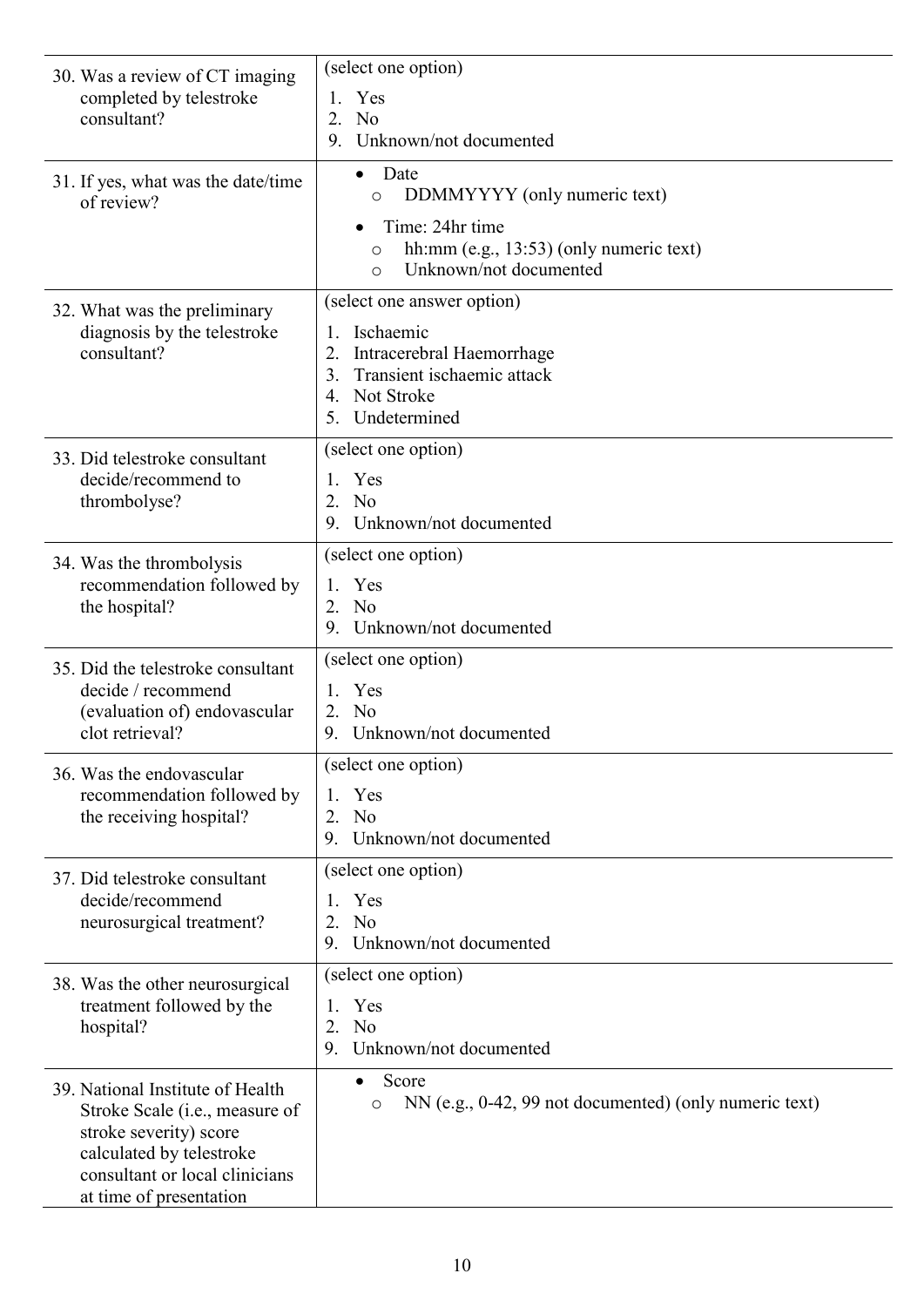## <span id="page-11-0"></span>**Section 3: Patient Characteristics**

# **Socioeconomic demographics**

| Variable                                                                                                                                | <b>Suggested/Preferred Response Options (Coding)</b>                                                                                                                                                                                                                                           |
|-----------------------------------------------------------------------------------------------------------------------------------------|------------------------------------------------------------------------------------------------------------------------------------------------------------------------------------------------------------------------------------------------------------------------------------------------|
| 40. Gender                                                                                                                              | (select one option)                                                                                                                                                                                                                                                                            |
|                                                                                                                                         | 1. Male<br>2. Female<br>3. Intersex or indeterminate<br>9. Not stated/inadequately described                                                                                                                                                                                                   |
| 41. Date of Birth and age (at presentation to hospital)                                                                                 | Date<br>$\bullet$<br>DDMMYYYY (only numeric text)<br>Age calculated automatically from DOB and date<br>of admission                                                                                                                                                                            |
| 42. Did the patient have any history of known risk<br>factors prior to admission? (select those that<br>apply. If selected, $code = 1)$ | (select those that apply. If selected, $code = 1$ )<br>Diabetes<br><b>Atrial Fibrillation</b><br>Coronary Artery Disease<br>Hypertension<br>Serious illness that influences prognosis or<br>management of stroke<br>Other<br>State Other: (free text box)<br>$\circ$<br>Unknown/not documented |
| 43. Post code/ Zip code                                                                                                                 | Post code/ zip code (free text $-10$ characters)<br>$\bullet$<br>Homeless<br>$\circ$<br>Unknown/not documented<br>$\circ$                                                                                                                                                                      |
| 44. Living arrangements prior to admission?                                                                                             | (select one option)<br>1. Home (alone)<br>2. Home (with others)<br>3. Supported accommodations e.g., nursing home, hostel<br>4. Other<br>(specify other) (free text box)<br>O<br>9. Unknown/not documented                                                                                     |
| 45. Pre-notification to ED by EMS, GP or other<br>health care worker                                                                    | (select one option)<br>1. Yes<br>2. No<br>9. Unknown/not documented                                                                                                                                                                                                                            |
| 46. Arrival by ambulance/EMS/MSU?                                                                                                       | (select one option)<br>1. Yes<br>2. No<br>9. Unknown/not documented<br>If yes, record mode of transport used:<br>Road Ambulance/Emergency Medical Service<br>٠<br>Standard<br>$\circ$<br>Mobile Stroke Unit<br>Air Ambulance/Emergency Medical Service<br>Plane<br>$\circ$<br>Helicopter       |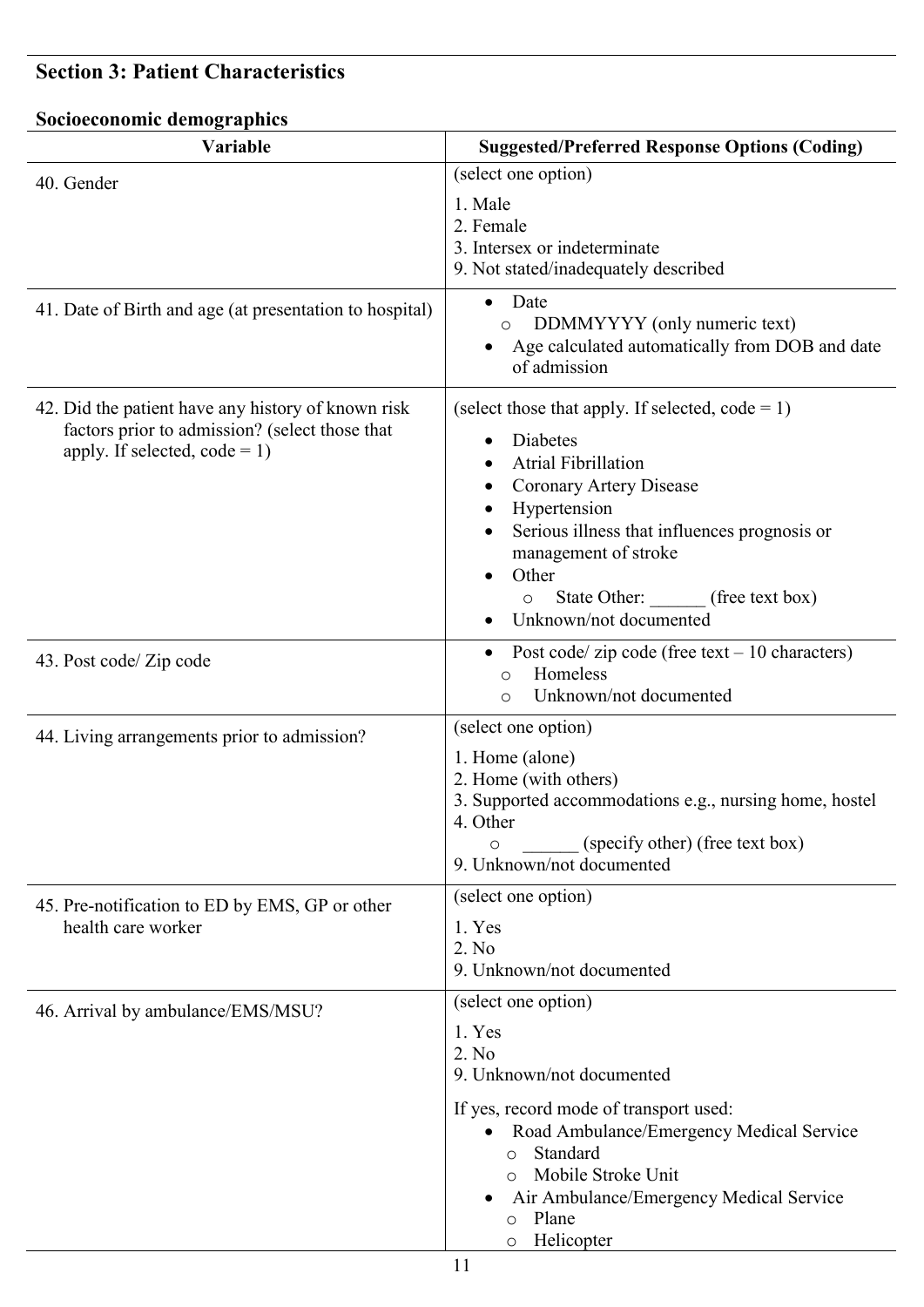<span id="page-12-1"></span><span id="page-12-0"></span>

| <b>Presentation to hospital</b>                                |                                                                                                                                                                                                                                                                                                                                                                                                                                                                                                                                                                                                        |
|----------------------------------------------------------------|--------------------------------------------------------------------------------------------------------------------------------------------------------------------------------------------------------------------------------------------------------------------------------------------------------------------------------------------------------------------------------------------------------------------------------------------------------------------------------------------------------------------------------------------------------------------------------------------------------|
| 47. Functional status prior to stroke? (mRS).                  | (select one option)                                                                                                                                                                                                                                                                                                                                                                                                                                                                                                                                                                                    |
|                                                                | 0. No symptoms.<br>1. No significant disability. Able to carry out all usual<br>activities, despite some symptoms.<br>2. Slight disability. Able to look after own affairs without<br>assistance, but unable to carry out all previous<br>activities.<br>3. Moderate disability. Requires some help, but able to<br>walk unassisted.<br>4. Moderately severe disability. Unable to attend to own<br>bodily needs without assistance, and unable to walk<br>unassisted.<br>5. Severe disability. Requires constant nursing care and<br>attention, bedridden, incontinent.<br>9. Unknown/not documented. |
| 48. Previous history of stroke.                                | (select one option)                                                                                                                                                                                                                                                                                                                                                                                                                                                                                                                                                                                    |
|                                                                | 1. Yes<br>2. No<br>9. Unknown/not documented                                                                                                                                                                                                                                                                                                                                                                                                                                                                                                                                                           |
| 49. NIHSS at baseline                                          | Score<br>$\bullet$                                                                                                                                                                                                                                                                                                                                                                                                                                                                                                                                                                                     |
|                                                                | NN (e.g., 0-42, 99 not documented) (only numeric text)                                                                                                                                                                                                                                                                                                                                                                                                                                                                                                                                                 |
| 50. Did the stroke occur while the patient was in<br>hospital? | (select one option)                                                                                                                                                                                                                                                                                                                                                                                                                                                                                                                                                                                    |
|                                                                | 1. Yes<br>2. No<br>9. Unknown/not documented                                                                                                                                                                                                                                                                                                                                                                                                                                                                                                                                                           |
| 51. Was the patient transferred from another<br>hospital?      | (select one option)<br>1. Yes<br>2. No<br>9. Unknown/not dcoumented<br>If yes, select reason(s) for transfer (if selected, $code=1$ )?<br>Reasons:<br>Need for intravenous tPA;<br>Need for stroke unit care;<br>Need for rehabilitation;<br>Need for BRAIN IMAGING only;<br>$\bullet$<br>Need for ICU;<br>$\bullet$<br>Need for specialist medical assessments;<br>$\bullet$<br>Need for surgical interventions;<br>Need for diagnostic tests;<br>Need for Coordinated Care by a Stroke Service;<br>$\bullet$<br>Unknown;<br>Other:<br>(specify other) (free text box)<br>$\circ$                     |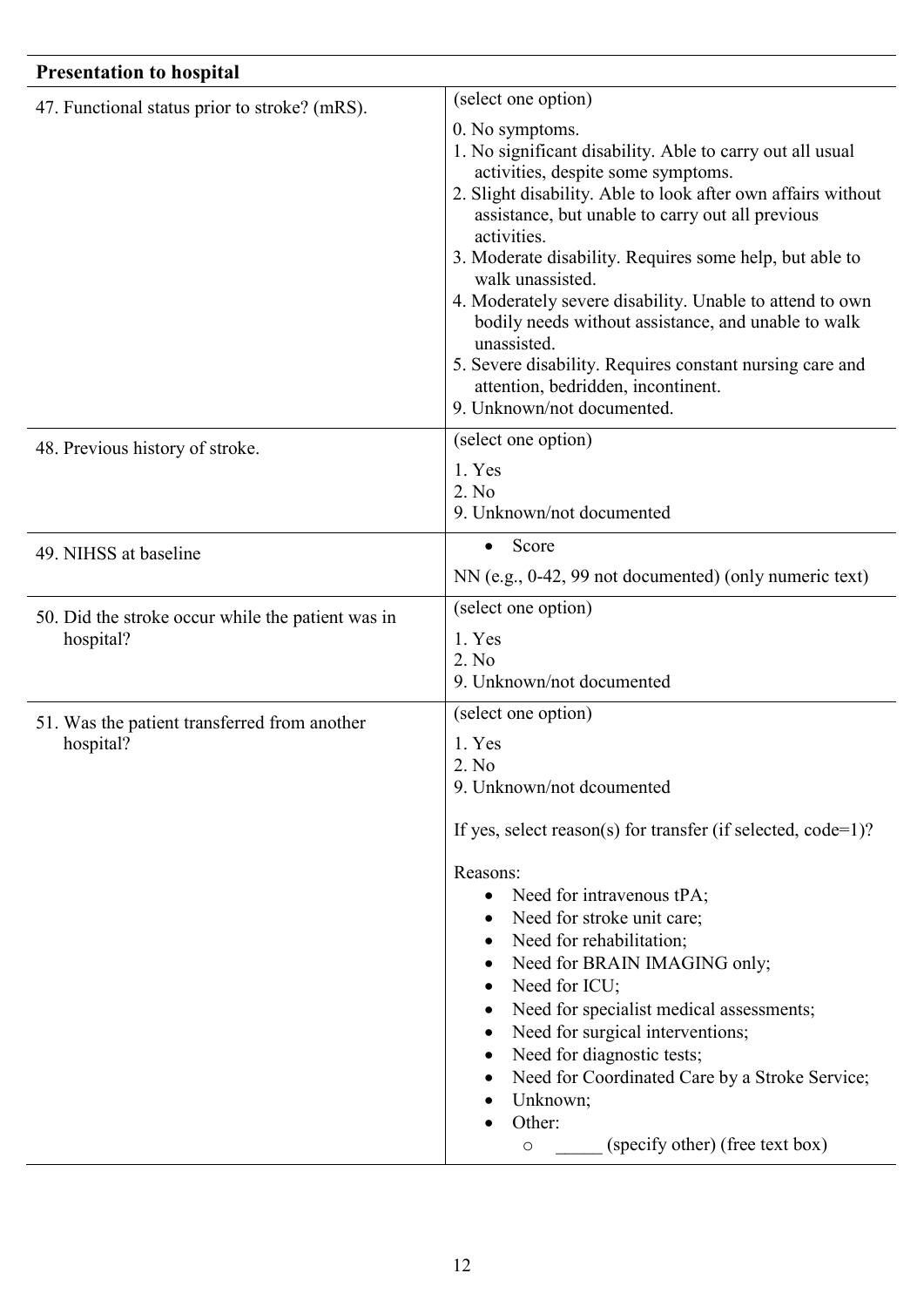| <b>General clinical care within first 24 hours</b>         |                                                                                                                                                                                                                                              |
|------------------------------------------------------------|----------------------------------------------------------------------------------------------------------------------------------------------------------------------------------------------------------------------------------------------|
| 52. Stroke symptom onset date/time                         | Date<br>$\bullet$<br>DDMMYYYY (only numeric text)<br>$\circ$<br>Time: 24hr time<br>hh: $mm$ (e.g., 13:53) (only numeric text)<br>$\circ$                                                                                                     |
|                                                            | Time accuracy<br>$KWN =$ Known time of onset<br>$\circ$<br>$UNC = If uncertain time of onset, then time$<br>$\circ$<br>last seen well<br>$WAK = If wake up stroke, then time last seen$<br>$\circ$<br>well<br>$TU = Time$ unknown<br>$\circ$ |
| 53. Discovery of patient with stroke symptoms<br>date/time | Date<br>DDMMYYYY (only numeric text)<br>O                                                                                                                                                                                                    |
|                                                            | Time: 24hr time<br>hh:mm (e.g., 13:53) (only numeric text)<br>$\circ$<br>Unknown/not documented<br>$\bigcirc$                                                                                                                                |
| 54. Emergency Department arrival date/time                 | Date<br>DDMMYYYY (only numeric text)<br>$\circ$                                                                                                                                                                                              |
|                                                            | Time: 24hr time<br>hh: $mm$ (e.g., 13:53) (only numeric text)<br>$\circ$<br>Unknown/not documented<br>$\circ$                                                                                                                                |
| 55. Did the patient have a brain scan after this stroke?   | (select one option)<br>1. Yes<br>2. No<br>9. Unknown/not documented                                                                                                                                                                          |
| 56. What type of brain scan was performed?                 | (select those that apply. If selected, $code = 1$ )<br><b>CT</b><br><b>MRI</b>                                                                                                                                                               |
| 57. Date and time of first brain scan after the stroke     | Date<br>$\bullet$<br>DDMMYYYY (only numeric text)<br>$\circ$                                                                                                                                                                                 |
|                                                            | Time: 24hr time<br>hh:mm (e.g., 13:53) (only numeric text)<br>$\circ$<br>Unknown/not documented<br>$\circ$                                                                                                                                   |
| 58. Neuroexamination date/time                             | Date<br>$\bullet$<br>DDMMYYYY (only numeric text)<br>O                                                                                                                                                                                       |
|                                                            | Time: 24hr time<br>hh:mm (e.g., 13:53) (only numeric text)<br>$\circ$<br>Unknown/not documented<br>$\circ$                                                                                                                                   |
| 59. Final ED diagnosis (select only one answer)            | (select one answer option)                                                                                                                                                                                                                   |
|                                                            | 1. Ischaemic<br>2. Intracerebral Haemorrhage<br>Transient ischaemic attack<br>3.<br>Not Stroke<br>4.<br>5. Undetermined                                                                                                                      |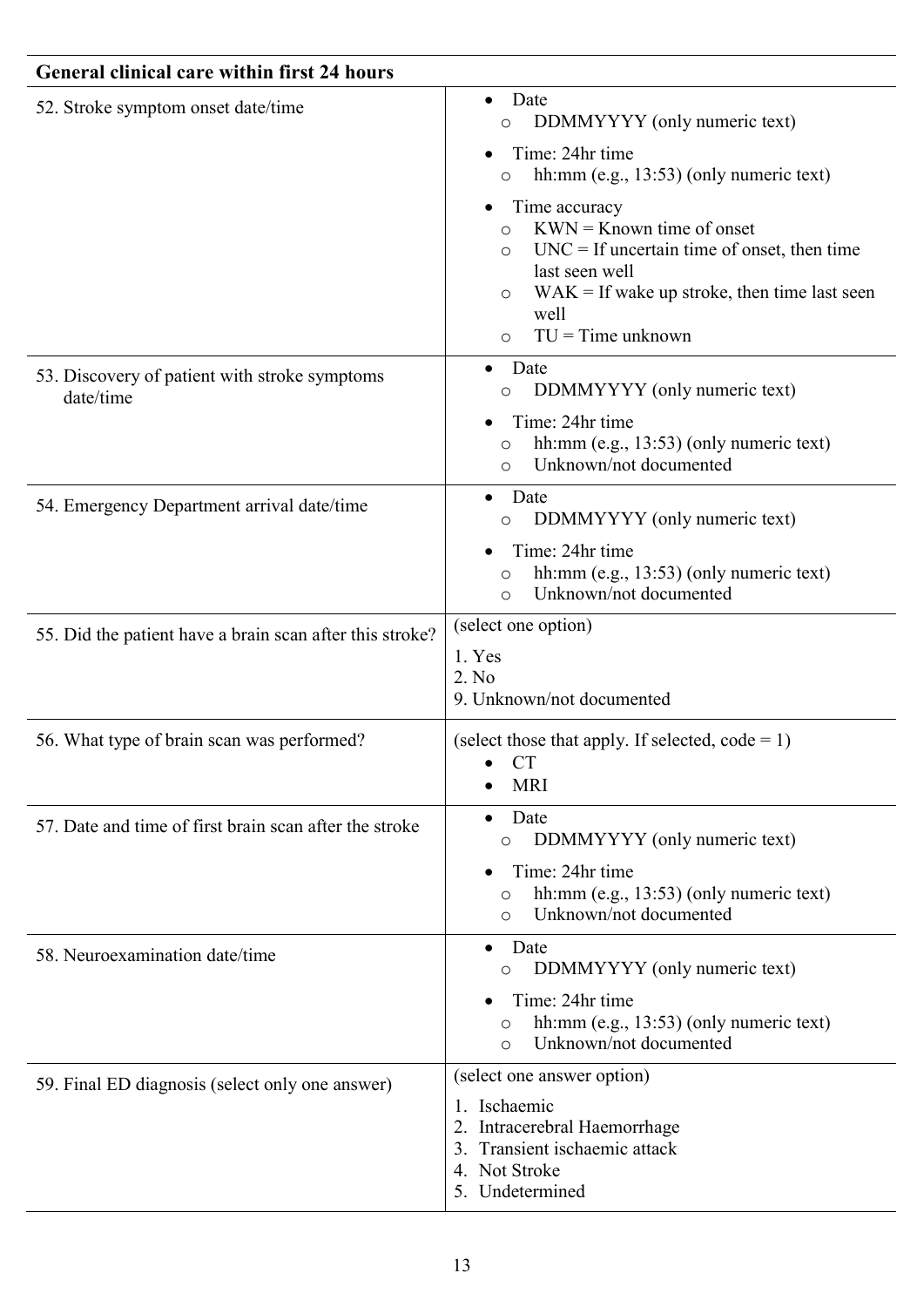<span id="page-14-0"></span>

| 60. Definite new diagnosis of acute stroke                                  | (select one option)                                                                                                                                                                                                                                                                                                                                                                                                                                                                                                                                                                                                                                                                                                                                                                                                                                                                                                                                                                 |
|-----------------------------------------------------------------------------|-------------------------------------------------------------------------------------------------------------------------------------------------------------------------------------------------------------------------------------------------------------------------------------------------------------------------------------------------------------------------------------------------------------------------------------------------------------------------------------------------------------------------------------------------------------------------------------------------------------------------------------------------------------------------------------------------------------------------------------------------------------------------------------------------------------------------------------------------------------------------------------------------------------------------------------------------------------------------------------|
|                                                                             | 1. Yes<br>2. No<br>9. Unknown/not documented                                                                                                                                                                                                                                                                                                                                                                                                                                                                                                                                                                                                                                                                                                                                                                                                                                                                                                                                        |
|                                                                             |                                                                                                                                                                                                                                                                                                                                                                                                                                                                                                                                                                                                                                                                                                                                                                                                                                                                                                                                                                                     |
| 61. Decision to proceed to neurosurgery date/time                           | Date<br>$\bullet$<br>DDMMYYYY (only numeric text)<br>O                                                                                                                                                                                                                                                                                                                                                                                                                                                                                                                                                                                                                                                                                                                                                                                                                                                                                                                              |
|                                                                             | Time: 24hr time<br>hh:mm (e.g., 13:53) (only numeric text)<br>O<br>Unknown/not documented<br>$\circ$                                                                                                                                                                                                                                                                                                                                                                                                                                                                                                                                                                                                                                                                                                                                                                                                                                                                                |
| <b>Thrombolysis treatment</b>                                               |                                                                                                                                                                                                                                                                                                                                                                                                                                                                                                                                                                                                                                                                                                                                                                                                                                                                                                                                                                                     |
| 62. Date and time of decision to thrombolyse                                | Date<br>$\bullet$<br>DDMMYYYY (only numeric text)<br>$\circ$                                                                                                                                                                                                                                                                                                                                                                                                                                                                                                                                                                                                                                                                                                                                                                                                                                                                                                                        |
|                                                                             | Time: 24hr time<br>hh:mm (e.g., 13:53) (only numeric text)<br>$\circ$<br>Unknown/not documented<br>$\circ$                                                                                                                                                                                                                                                                                                                                                                                                                                                                                                                                                                                                                                                                                                                                                                                                                                                                          |
| 63. Reason no thrombolysis given despite being                              | (Select those that apply. If selected, $code = 1$ )                                                                                                                                                                                                                                                                                                                                                                                                                                                                                                                                                                                                                                                                                                                                                                                                                                                                                                                                 |
| recommended for an ischaemic stroke occurring<br>within 4.5 hours of onset. | Rapidly improving symptoms<br>Symptoms $>4.5$ hrs<br>Comorbidities<br>Current use of oral anticoagulants<br>Advanced age<br>Pre-stroke mRS >2<br>Infarct core >1/3MCA territory qualitatively<br>Previous stroke within the last 3 months<br>$\bullet$<br>Uncontrolled hypertension<br>CT contraindicated<br>Use of glycoprotein IIb-IIIa Inhibitors within past<br>72hrs<br>Exposure to thrombolytic agent within the<br>previous 72hrs<br>Patient/family refused<br>$\bullet$<br>Pregnant woman (clinically evident)<br>Recent history or clinical presentation of ICH,<br>SAH, AV malformation, aneurysm or cerebral<br>neoplasm<br><b>Low NIHSS</b><br>Use of heparin in the past 48hrs<br>A condition posing potential hazard to participant<br>if tPA initiated<br>Clinically significant hypoglycaemia<br>$\bullet$<br>Hereditary or acquired haemorrhagic diathesis<br>$\bullet$<br>Gastrointestinal or urinary bleeding with the past<br>21 days<br>Major Surgery<br>Other |
|                                                                             | (specify other reason) (free text box)<br>$\circ$<br>(select one option)                                                                                                                                                                                                                                                                                                                                                                                                                                                                                                                                                                                                                                                                                                                                                                                                                                                                                                            |
| 64. How was the decision to thrombolyse made?<br>(select only one answer)   | 1. Telephone with imaging<br>2. Videolink                                                                                                                                                                                                                                                                                                                                                                                                                                                                                                                                                                                                                                                                                                                                                                                                                                                                                                                                           |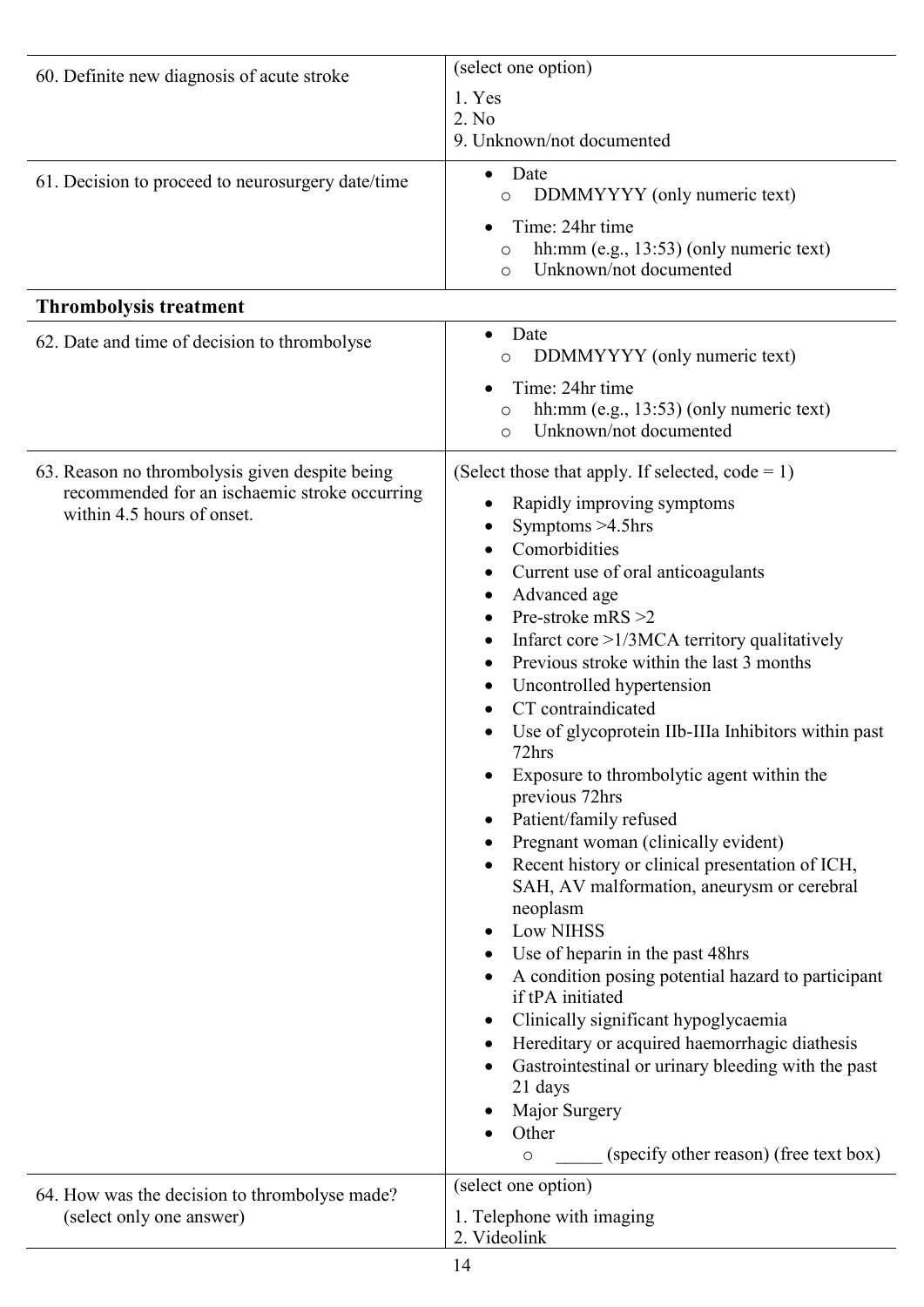|                                                                    | 3. Other<br>(specify other) (free text box)<br>$\circ$<br>9. Unknown/not documented                                                                                                                                                                                                                                  |
|--------------------------------------------------------------------|----------------------------------------------------------------------------------------------------------------------------------------------------------------------------------------------------------------------------------------------------------------------------------------------------------------------|
| 65. Did patient consent for thrombolysis treatment?                | (select one option)<br>1. Yes<br>2. No<br>9. Unknown/not documented                                                                                                                                                                                                                                                  |
| 66. Date and time of patient consent for thrombolysis<br>treatment | Date<br>DDMMYYYY (only numeric text)<br>$\circlearrowright$<br>Time: 24hr time<br>hh:mm (e.g., 13:53) (only numeric text)<br>O<br>Unknown/not documented<br>$\bigcirc$                                                                                                                                               |
| 67. What was the date and time thrombolysis<br>commenced?          | Date<br>DDMMYYYY (only numeric text)<br>$\circ$<br>Time: 24hr time<br>hh:mm (e.g., 13:53) (only numeric text)<br>$\circlearrowright$<br>Unknown/not documented<br>$\Omega$                                                                                                                                           |
| 68. Was there a serious adverse event related to<br>thrombolysis?  | (select one option)<br>1. Yes<br>2. No<br>9. Unknown/not documented                                                                                                                                                                                                                                                  |
| 69. Types of complications/adverse event of<br>thrombolysis        | (Select those that apply. If selected, $code = 1$ )<br>Symptomatic/asymptomatic brain haemorrhage<br>Angioedema<br>Extra cranial bleed<br>Other:<br>(specify other adverse event) (free text)<br>O<br>box)                                                                                                           |
| 70. Adverse events not related to thrombolysis                     | (select one option)<br>1. Yes<br>2. No<br>9. Unknown/not documented                                                                                                                                                                                                                                                  |
| 71. Was it serious, if yes, type of serious adverse<br>event       | (select one option)<br>1. Yes<br>2. No<br>If yes, select types of serious adverse event (if selected,<br>$code=1$ ?<br>Type of serious adverse event:<br>Aspiration pneumonia<br>Other chest infection<br>Symptomatic haemorrhage<br>Asymptomatic haemorrhage<br>Decubitus ulcer<br><b>UTI</b><br><b>DVT</b><br>Fall |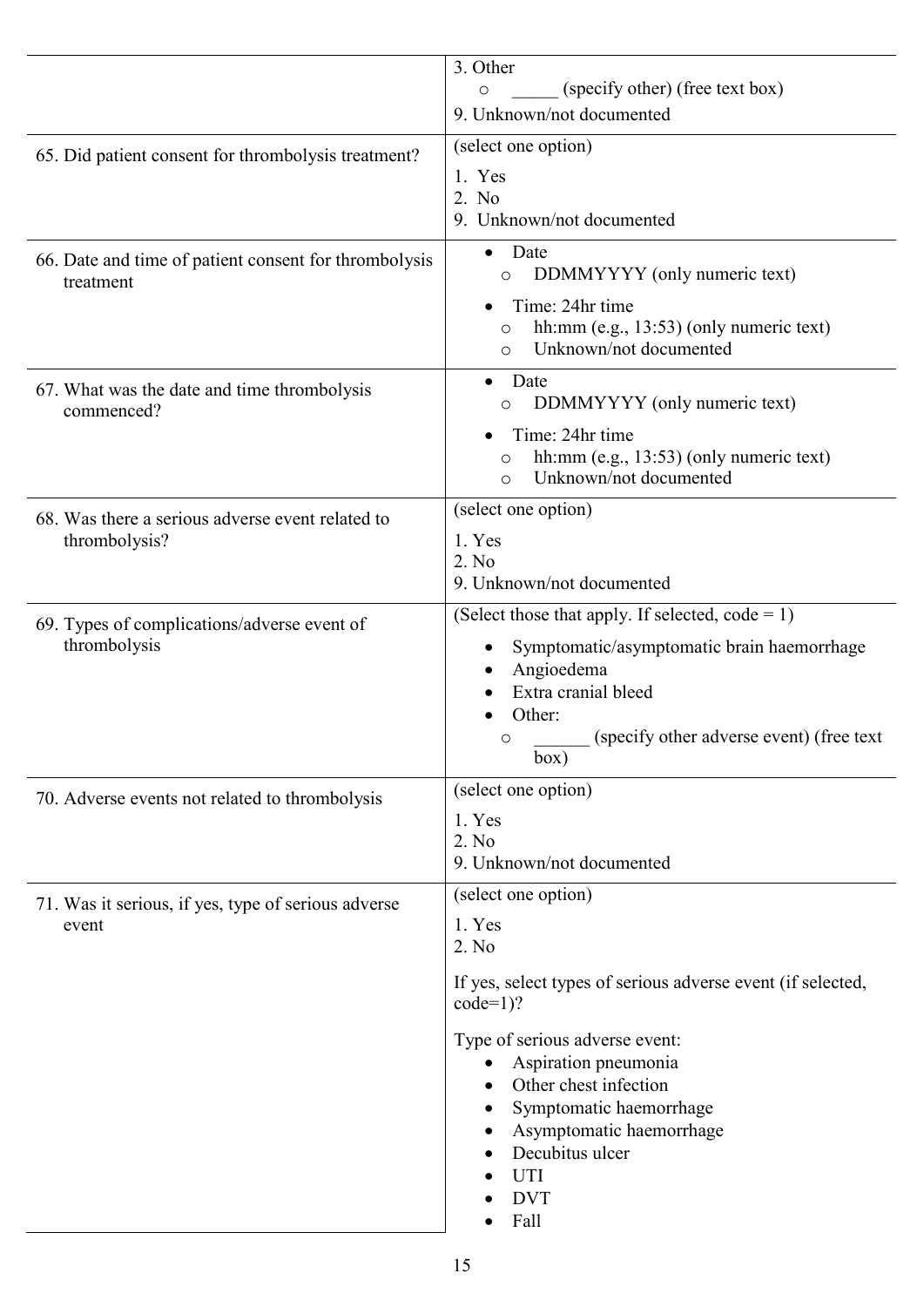<span id="page-16-0"></span>

|                                                                                                                            | Coma<br>Seizure<br>Acute MI<br>Shoulder complications<br><b>Pulmonary Embolism</b>                                                                                                                                                                                                                                                                                                                                                                                                                                                                                                                                                                                                                                       |
|----------------------------------------------------------------------------------------------------------------------------|--------------------------------------------------------------------------------------------------------------------------------------------------------------------------------------------------------------------------------------------------------------------------------------------------------------------------------------------------------------------------------------------------------------------------------------------------------------------------------------------------------------------------------------------------------------------------------------------------------------------------------------------------------------------------------------------------------------------------|
|                                                                                                                            | Other<br>(specify other) (free text box)<br>O                                                                                                                                                                                                                                                                                                                                                                                                                                                                                                                                                                                                                                                                            |
| <b>Endovascular treatment</b>                                                                                              |                                                                                                                                                                                                                                                                                                                                                                                                                                                                                                                                                                                                                                                                                                                          |
| 72. Was other reperfusion (endovascular) treatment<br>recommended?                                                         | (select one option)<br>1. Yes<br>2. No<br>9. Unknown/not documented                                                                                                                                                                                                                                                                                                                                                                                                                                                                                                                                                                                                                                                      |
| 73. Was other reperfusion (endovascular) treatment<br>provided?                                                            | (select one option)<br>1. Yes<br>2. No<br>9. Unknown/not documented                                                                                                                                                                                                                                                                                                                                                                                                                                                                                                                                                                                                                                                      |
| 74. If other reperfusion (endovascular) treatment<br>recommended but not provided, why was<br>recommendation not followed? | (Select those that apply. If selected, $code = 1$ )<br>Significant pre-stroke disability (pre-stroke mRS<br>>1)<br>No evidence of proximal occlusion<br>NIHSS $<$ 6<br>Brain imaging not favourable/haemorrhage<br>transformation (ASPECTS score $\leq 6$ )<br>Groin puncture could not be initiated within 6<br>hours of symptom onset<br>Anatomical reason - unfavourable vascular<br>anatomy that limits access to the occluded artery<br>Patient/Family refusal<br>MER performed at outside hospital<br>Equipment-related delay<br>No endovascular specialist available<br>Delay in stroke diagnosis<br>Vascular imaging not performed<br>Advanced age<br>Other<br>(specify other reason) (free text box)<br>$\circ$ |
| 75. Was patient transferred for other reperfusion<br>(endovascular) treatment?                                             | (select one option)<br>1. Yes<br>2. No<br>9. Unknown/not documented<br>If yes, record mode of transport used:<br>Road Ambulance/Emergency Medical Service<br>Standard<br>$\bigcirc$<br>Mobile Stroke Unit<br>$\circ$<br>Air Ambulance/Emergency Medical Service<br>Plane<br>$\circ$<br>Helicopter<br>$\circ$<br>Private transport/car service                                                                                                                                                                                                                                                                                                                                                                            |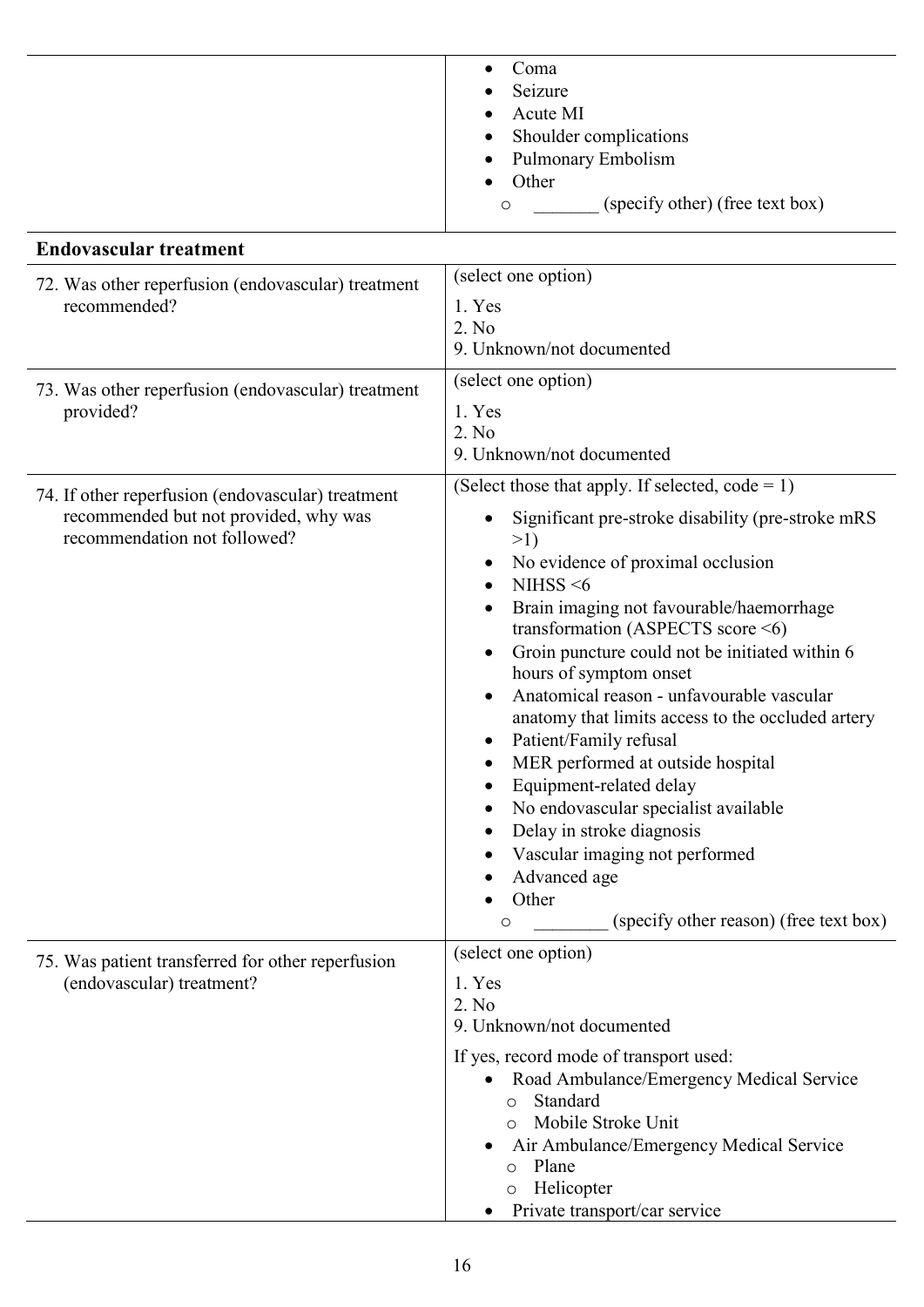<span id="page-17-0"></span>

| 76. Hospital details patient was transferred to for<br>other reperfusion (endovascular) treatment.            | Hospital name (alphanumeric text box)<br>State (free text box)<br>Country (use AuSCR country codes)<br>٠                                                                                                                                                          |
|---------------------------------------------------------------------------------------------------------------|-------------------------------------------------------------------------------------------------------------------------------------------------------------------------------------------------------------------------------------------------------------------|
| 77. Date and time of patient transfer for reperfusion<br>(endovascular) treatment?                            | Date<br>$\bullet$<br>DDMMYYYY (only numeric text)<br>$\circ$<br>Time: 24hr time<br>hh:mm (e.g., 13:53) (only numeric text)<br>$\circ$                                                                                                                             |
| 78. Date and time of patient arrival to reperfusion<br>(endovascular) centre?                                 | Unknown/not documented<br>$\circ$<br>Date<br>DDMMYYYY (only numeric text)<br>$\circ$<br>Time: 24hr time<br>hh: $mm$ (e.g., 13:53) (only numeric text)<br>$\circ$<br>Unknown/not documented<br>$\circ$                                                             |
| 79. Date for other reperfusion (endovascular)<br>treatment.                                                   | Date<br>$\bullet$<br>DDMMYYYY (only numeric text)<br>$\circ$<br>Unknown/not documented<br>$\circ$                                                                                                                                                                 |
| 80. National Institute of Health Stroke Scale prior to<br>other reperfusion (endovascular) treatment          | Score<br>$NN(0-42, 99=unknown)$<br>$\circ$                                                                                                                                                                                                                        |
| 81. Time of groin puncture                                                                                    | Time: 24hr time<br>hh:mm (e.g., 13:53) (only numeric text)<br>$\circ$<br>Unknown/not documented<br>$\circ$                                                                                                                                                        |
| 82. Time of completing recanalisation / procedure                                                             | Time: 24hr time<br>hh: $mm$ (e.g., 13:53) (only numeric text)<br>$\circ$<br>Unknown/not documented<br>$\circ$                                                                                                                                                     |
| 83. Types of complications of endovascular<br>procedure                                                       | Free text<br>$\bullet$                                                                                                                                                                                                                                            |
| 84. Final thrombolysis in cerebral infarction (TICI)<br>score                                                 | (select one option)<br>Grade 0<br>$\mathbf{0}$ .<br>Grade 1<br>2a. Grade 2a<br>2b. Grade 2b<br>2c. Grade 2c<br>Grade 3<br>3.<br>Unknown/not documented<br>9.                                                                                                      |
| <b>Neurosurgery treatment</b>                                                                                 |                                                                                                                                                                                                                                                                   |
| 85. Was other neurosurgical treatment<br>recommended?                                                         | (select one option)<br>1. Yes<br>2. No<br>9. Unknown/not documented                                                                                                                                                                                               |
| 86. If other neurosurgical treatment recommended<br>but not provided, why was recommendation not<br>followed? | (Select those that apply. If selected, $code = 1$ )<br>Significant pre-stroke disability (pre-stroke mRS<br>>1)<br>No evidence of proximal occlusion<br>NIHSS $<$ 6<br>$\bullet$<br>Brain imaging not favourable/haemorrhage<br>transformation (ASPECTS score <6) |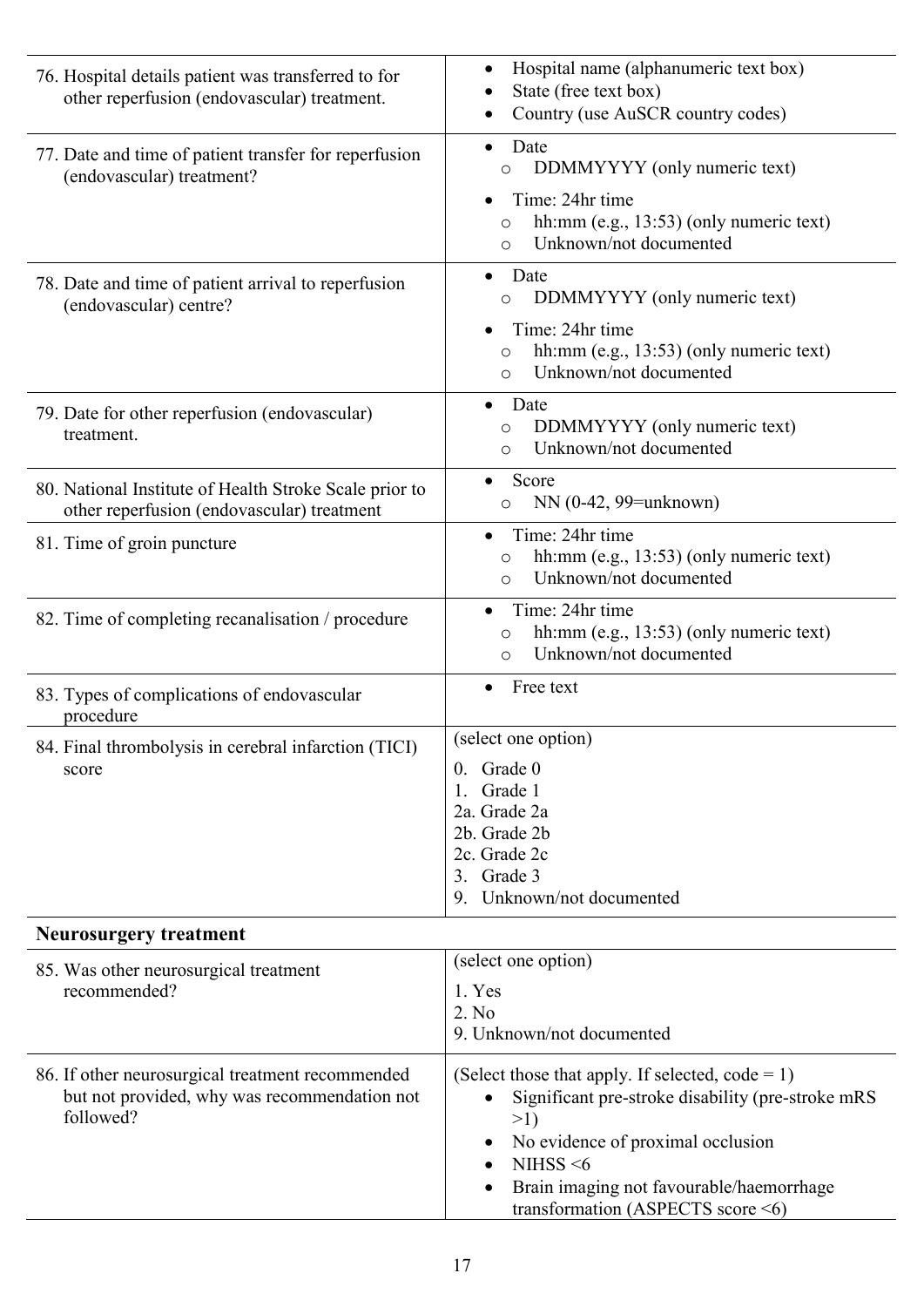<span id="page-18-0"></span>

|                                                                                | Groin puncture could not be initiated within 6<br>hours of symptom onset<br>Anatomical reason - unfavourable vascular<br>anatomy that limits access to the occluded artery<br>Patient/Family refusal<br>MER performed at outside hospital<br>Equipment-related delay<br>No endovascular specialist available<br>Delay in stroke diagnosis<br>Vascular imaging not performed<br>Advanced age<br>Other<br>(specify other reason) (free text box)<br>$\circ$ |
|--------------------------------------------------------------------------------|-----------------------------------------------------------------------------------------------------------------------------------------------------------------------------------------------------------------------------------------------------------------------------------------------------------------------------------------------------------------------------------------------------------------------------------------------------------|
| 87. Was patient transferred for other neurosurgical<br>treatment?              | (select one option)<br>1. Yes<br>2. No<br>9. Unknown/not documented                                                                                                                                                                                                                                                                                                                                                                                       |
| 88. Type of neurosurgery performed?                                            | (select one option)<br>0. None<br>1. Hemicraniectomy<br>2. Ventricular shunting<br>3. Haematoma removal<br>4. Other<br>(specify other neurosurgery) (free text)<br>$\circ$<br>box)                                                                                                                                                                                                                                                                        |
| 89. Hospital details patient was transferred to for<br>neurosurgery treatment. | Hospital name (alphanumeric text box)<br>State (free text box)<br>Country (use AuSCR country codes)                                                                                                                                                                                                                                                                                                                                                       |
| 90. Date and time of patient transfer for<br>neurosurgery?                     | Date<br>DDMMYYYY (only numeric text)<br>O<br>Time: 24hr time<br>hh: $mm$ (e.g., 13:53) (only numeric text)<br>$\circ$<br>Unknown/not documented<br>$\circ$                                                                                                                                                                                                                                                                                                |
| 91. Date and time of patient arrival to centre for<br>neurosurgery?            | Date<br>$\bullet$<br>DDMMYYYY (only numeric text)<br>$\circ$<br>Time: 24hr time<br>hh: $mm$ (e.g., 13:53) (only numeric text)<br>$\circ$<br>Unknown/not documented<br>$\circ$                                                                                                                                                                                                                                                                             |
| 92. Treatment date and time for neurosurgery.                                  | Date<br>$\bullet$<br>DDMMYYYY (only numeric text)<br>O<br>Time: 24hr time<br>hh:mm (e.g., 13:53) (only numeric text)<br>O<br>Unknown/not documented<br>$\circ$                                                                                                                                                                                                                                                                                            |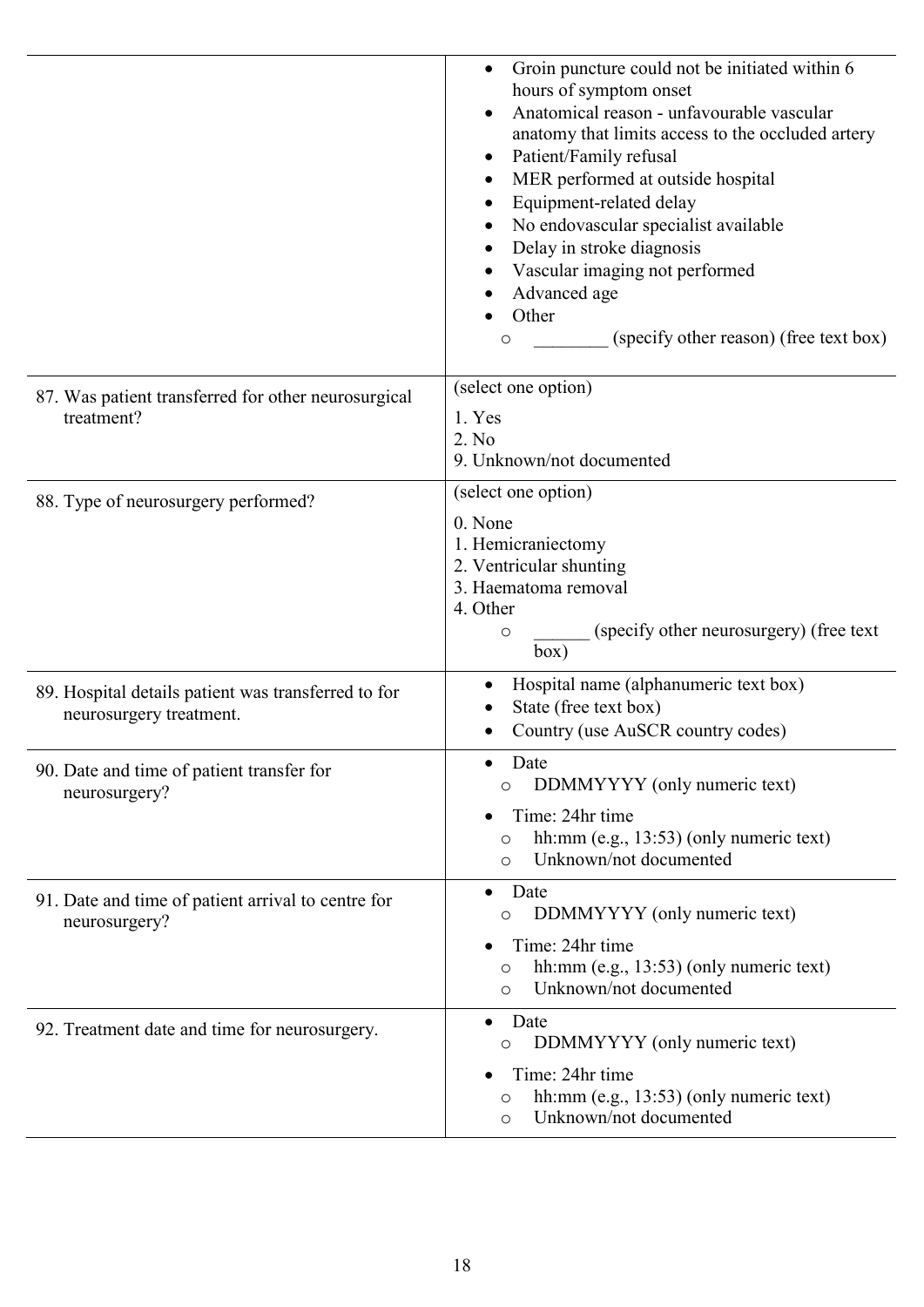<span id="page-19-0"></span>

| Processes of care beyond the first 24 hours                                                                        |                                                                                                                                                                                                                 |
|--------------------------------------------------------------------------------------------------------------------|-----------------------------------------------------------------------------------------------------------------------------------------------------------------------------------------------------------------|
| 93. Symptomatic intracerebral haemorrhage reported.                                                                | (select one option)<br>1. Yes<br>2. No<br>9. Unknown/not documented                                                                                                                                             |
| 94. Asymptomatic intracerebral haemorrhage<br>reported.                                                            | (select one option)<br>1. Yes<br>2. No<br>9. Unknown/not documented                                                                                                                                             |
| 95. Followup Computed Tomography scan at 24<br>hours.                                                              | (select one option)<br>1. Yes<br>2. No<br>9. Unknown/not documented                                                                                                                                             |
| 96. Was there haemorrhage within the infarct on<br>follow-up imaging?                                              | (select one option)<br>1. Yes<br>2. No<br>9. Unknown/not documented                                                                                                                                             |
| 97. Details of haemorrhage at 24 hours followup                                                                    | Free text<br>$\bullet$                                                                                                                                                                                          |
| 98. Was the patient treated in a stroke unit at any<br>time during their stay?                                     | (select one option)<br>1. Yes<br>2. No<br>9. Unknown/not documented                                                                                                                                             |
| 99. Was the patient referred to a tertiary centre /<br>comprehensive stroke centre / teaching hospital /<br>other? | (select one option)<br>1. Yes<br>2. No<br>9. Unknown/not documented                                                                                                                                             |
| <b>Discharge information</b>                                                                                       |                                                                                                                                                                                                                 |
| 100. What is the discharge diagnosis ICD10<br><b>Classification Code?</b>                                          | (select one option)<br>$I61.0 - I61.6$ , $I61.8$ , $I61.9$<br>I62.9<br>$I63.0 - I63.6$ , $I63.8$ , $I63.9$<br>I64.0<br>G45.9<br>Other (OTH)<br>(specify other) (Alpha numeric<br>$\circ$<br>field, upper case.) |
| 101. Patient deceased during hospital care? If yes,<br>what is the date of death, and cause?                       | (select one option)<br>1. Yes<br>2. No<br>If yes, provide date:<br>Date<br>DDMMYYYY (only numeric text)<br>$\circ$<br>If yes, select cause of death (select one option)<br>1. Cerebral infarct (CI)             |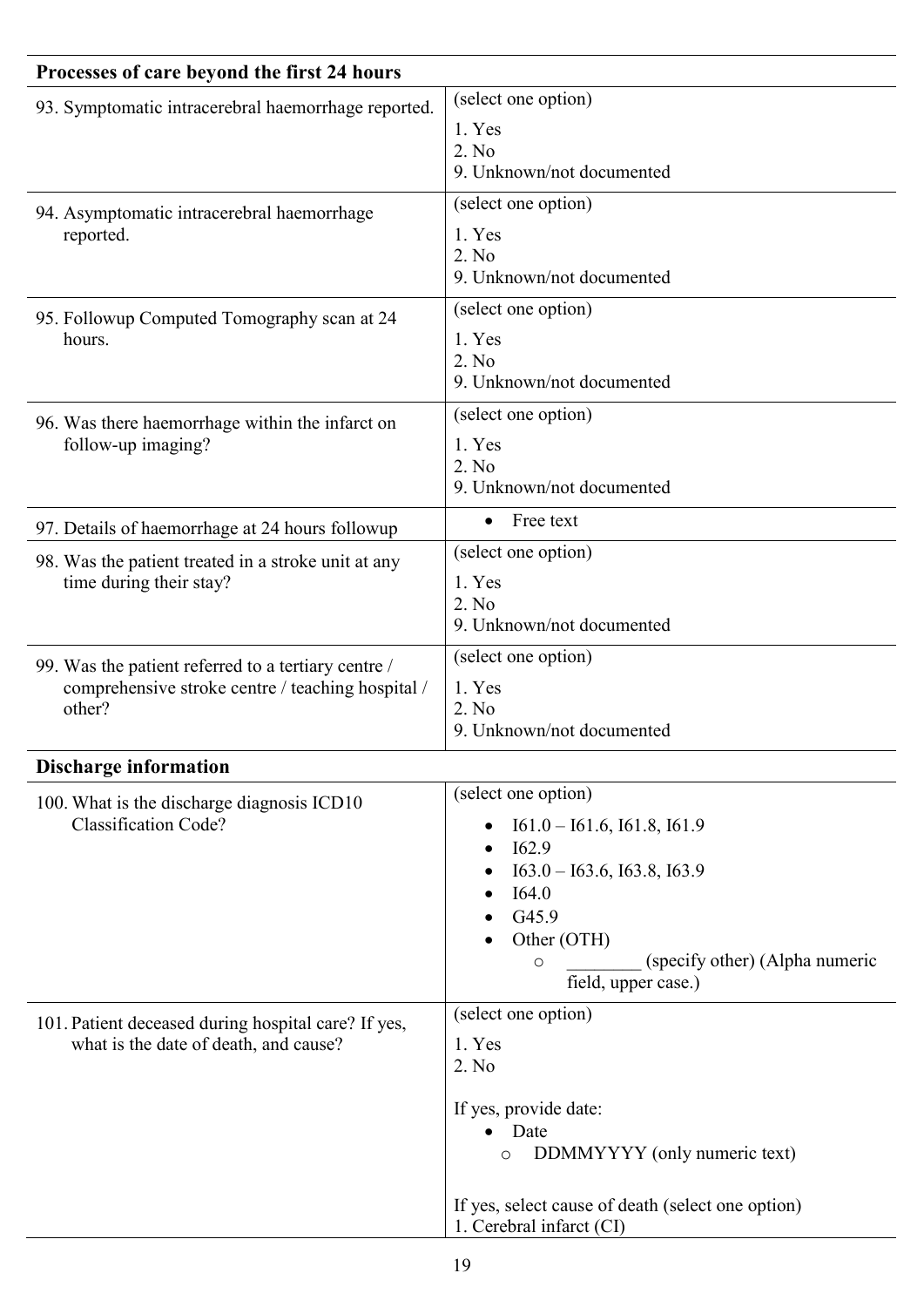<span id="page-20-0"></span>

|                                                                                             | 2. Cerebral haemorrhage (CH)<br>3. Cerebral infarct and haemorrhage without specification<br>$\left( \text{CH} \right)$<br>4. Myocardial infarction (MI)<br>5. Pulmonary embolism (PE)<br>6. Pneumonia (PN)<br>7. Cardiac failure (CF)<br>8. Other vascular cause (OVC)<br>9. Other (OTH)<br>(specify other cause) (free text box)<br>$\circ$                                                                                                                                                                                                                                                                                                                                                                                   |
|---------------------------------------------------------------------------------------------|---------------------------------------------------------------------------------------------------------------------------------------------------------------------------------------------------------------------------------------------------------------------------------------------------------------------------------------------------------------------------------------------------------------------------------------------------------------------------------------------------------------------------------------------------------------------------------------------------------------------------------------------------------------------------------------------------------------------------------|
| 102. Discharge date and time (from hospital)?                                               | Date<br>DDMMYYYY (only numeric text)<br>O<br>Time: 24hr time<br>hh:mm (e.g., 13:53) (only numeric text)<br>O<br>Unknown/not documented<br>$\Omega$                                                                                                                                                                                                                                                                                                                                                                                                                                                                                                                                                                              |
| 103. If transferred to another hospital, date and time<br>of arrival at receiving hospital? | Date<br>DDMMYYYY (only numeric text)<br>$\circ$<br>Time: 24hr time<br>hh:mm (e.g., 13:53) (only numeric text)<br>Unknown/not documented<br>$\circ$                                                                                                                                                                                                                                                                                                                                                                                                                                                                                                                                                                              |
| 104. What is the discharge destination/mode?                                                | (select one option)<br>1. Discharge/transfer to (an) other acute hospital<br>2. Discharge/transfer to a residential aged care service<br>unless this is the usual place of residence<br>5. Statistical discharge - type change<br>6. Left against medical advice/discharge at own risk<br>8. Died<br>9. Other<br>10. Usual residence (e.g., home) with supports<br>11. Usual residence (e.g., home) without supports<br>12. Inpatient rehabilitation<br>13. Transitional care services<br>If discharge/transfer to a residential aged care service<br>unless this is the usual place of residence, select level of<br>care (select one option)<br>1. Low level residential care (LLRC)<br>2. High level residential care (HLRC) |
| Post-discharge and follow-up                                                                |                                                                                                                                                                                                                                                                                                                                                                                                                                                                                                                                                                                                                                                                                                                                 |
| 105. Time points of follow-up                                                               | (Select those that apply. If selected, $code = 1$ )<br>3 months<br>12 months<br>Other                                                                                                                                                                                                                                                                                                                                                                                                                                                                                                                                                                                                                                           |
| 106. Is patient deceased post hospital discharge, if so<br>what is the date?                | (select one option)<br>1. Yes<br>2. No<br>9. Unknown/not documented<br>If yes, provide date:                                                                                                                                                                                                                                                                                                                                                                                                                                                                                                                                                                                                                                    |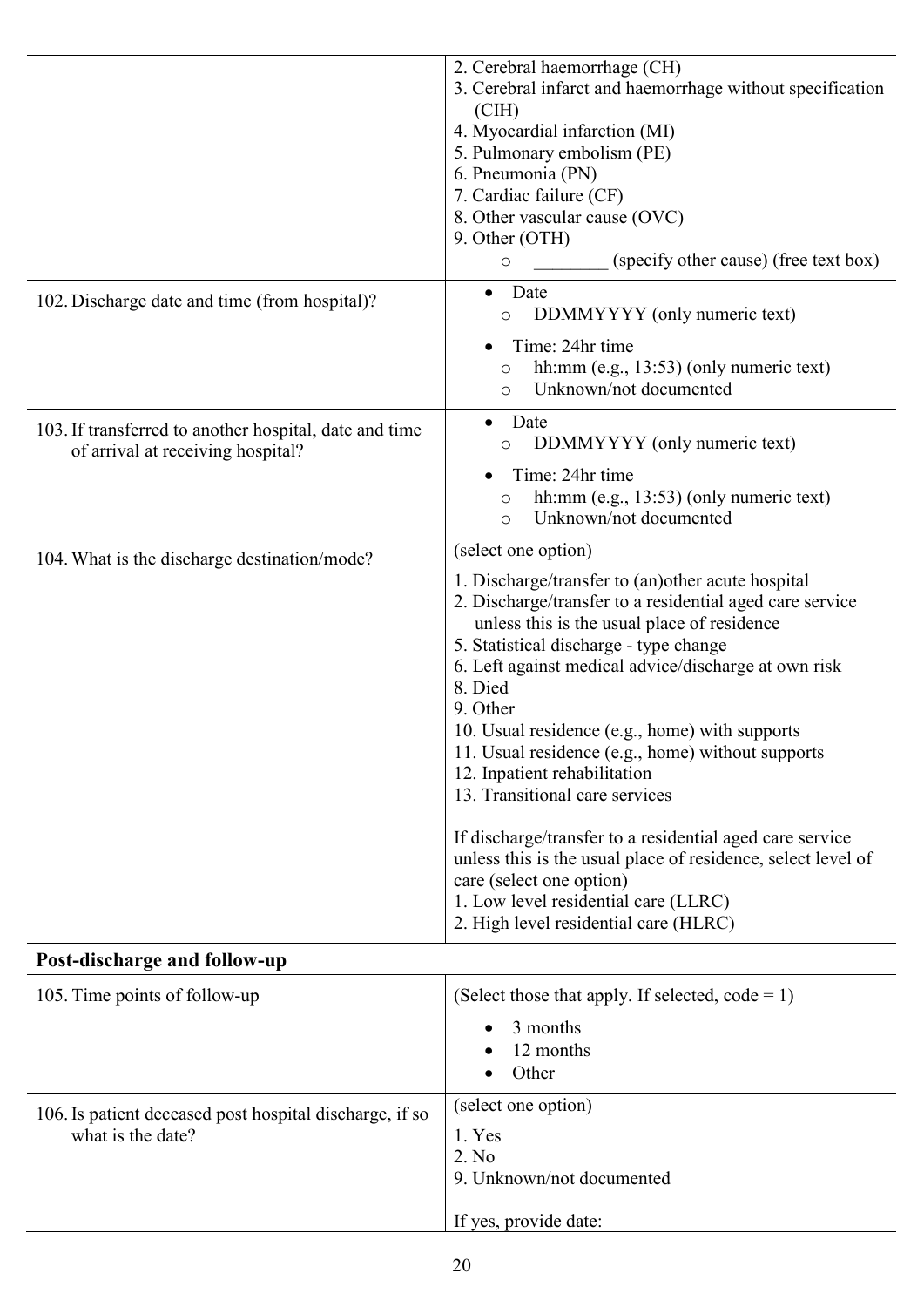|                                                                                                  | Date<br>DDMMYYYY (only numeric text)<br>O                                                                                                                                                                                                                                                                                                                                                                                                                                                                                                                                                                                                                                                                          |
|--------------------------------------------------------------------------------------------------|--------------------------------------------------------------------------------------------------------------------------------------------------------------------------------------------------------------------------------------------------------------------------------------------------------------------------------------------------------------------------------------------------------------------------------------------------------------------------------------------------------------------------------------------------------------------------------------------------------------------------------------------------------------------------------------------------------------------|
| 107. Where are you staying at present?                                                           | 0. Missing<br>1. High level Residential care<br>2. Low level Residential care<br>3. Home with supports<br>4. Home without supports<br>5. Hospital<br>6. Rehabilitation (inpatient)<br>7. Transitional care services<br>8. Other<br>(specify other) (free text box)<br>$\circ$                                                                                                                                                                                                                                                                                                                                                                                                                                      |
| 108. Do you live on your own?                                                                    | (select one option)<br>1. Yes<br>2. No<br>9. Unknown/not documented                                                                                                                                                                                                                                                                                                                                                                                                                                                                                                                                                                                                                                                |
| 109. Since you were in hospital for stroke, have you<br>had another stroke? Date of readmission. | (select one option)<br>1. Yes<br>2. No<br>9. Unknown/not documented<br>If yes, provide date:<br>Date<br>DDMMYYYY (only numeric text)<br>$\circ$                                                                                                                                                                                                                                                                                                                                                                                                                                                                                                                                                                    |
| 110. Post stroke modified Rankin score (assessed by<br>self-report, telestroke network)          | Collected at day 7-10 or discharge if earlier than day 7<br>and at 90 days (if resources available)<br>(select one option)<br>0. No symptoms.<br>1. No significant disability. Able to carry out all usual<br>activities, despite some symptoms.<br>2. Slight disability. Able to look after own affairs without<br>assistance, but unable to carry out all previous<br>activities.<br>3. Moderate disability. Requires some help, but able to<br>walk unassisted.<br>4. Moderately severe disability. Unable to attend to own<br>bodily needs without assistance, and unable to walk<br>unassisted.<br>5. Severe disability. Requires constant nursing care and<br>attention, bedridden, incontinent.<br>6. Death |